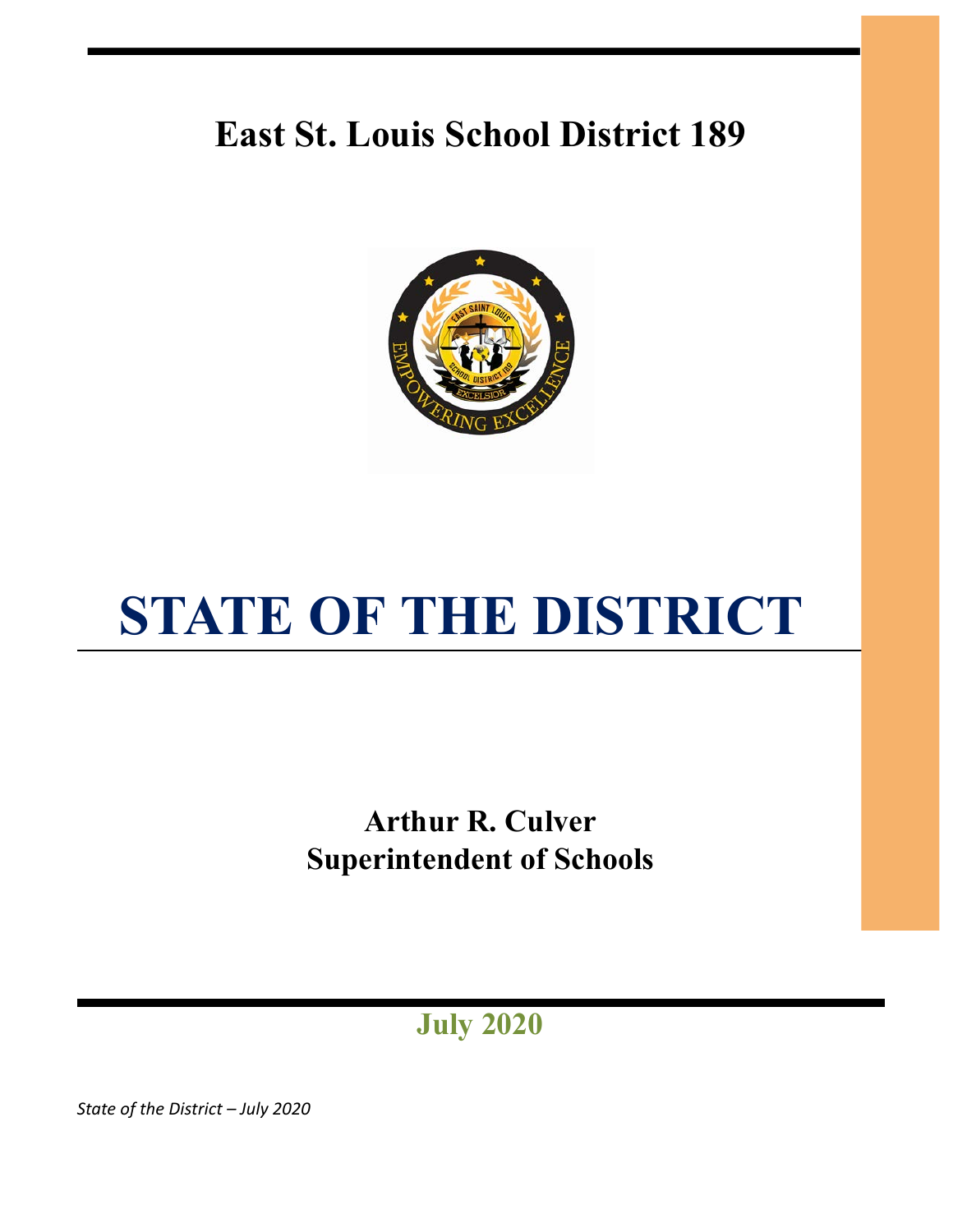# **EAST ST. LOUIS SCHOOL DISTRICT 189**

### **COMMUNITY CONDITIONS**

School District 189 serves students residing in the cities of East St. Louis and portions of Alcentra (formally Alorton Village and Centreville Township), Fairview Heights and Belleville, Washington Park and portions of Caseyville.

Gang violence, single-parent homes, grandparents as guardians, high unemployment, prevalence of predatory lenders and casinos, as well as poor health, further characterize the environment in which the children live and strive to learn. According to City-Data, 64.1% of children in East St. Louis live below the poverty level. The US Census Bureau reports that the 2018 median household income in East St. Louis is \$23,072 (compared to Illinois' \$63,575).

East St. Louis is a cash-poor district. It has one of the highest tax rates in the state of Illinois. Despite this, local funds cannot support basic district expenses. Based on 2018 ILEARN data, the EAV per pupil spending for East St. Louis is \$20,456. By comparison, the state average is \$253,319.

Most students qualify as "school dependent" – those who depend on their schools to make a difference in their lives. School District 189 serves approximately 5,400 students in grades preschool through 12th grade. Nearly all East St. Louis students enter school at-risk for academic failure due to extreme poverty; 100% of students qualify for free/reduced price lunch. According to the 2019 Illinois School Report Card, 5.9% of our students were categorized as homeless (underreported), 97.1% of students are African-American and 1.3% are Hispanic. The percentage of students with a diagnosed disability (qualifying for special education services) is 16%.

According to an April 2019 story by the Belleville News-Democrat and St. Louis Public Radio, a person is 19 times more likely to be murdered in East St. Louis than any other U.S. city. The community is consistently ranked as one of the most violent cities in the country. Between 2000 and 2008, there were 453 murders, making the homicide rate 96 murders per 100,000 (far exceeding the national homicide rate of about 5 murders for 100,000 people). Since January 2019, our school district has experienced 10 student deaths - 8 by gun violence. An additional student was shot but survived. The mental health of the children, youth, and families served by our district is heavily impacted by the stressors caused by the high crime rate, living in poverty, family and community violence, single parent families, grandparents as guardians, and the prevalence of substance abuse in families.

A high percentage of East St. Louis children/youth, as well as their parents, have a history of Adverse Childhood Experiences (ACEs), which result in mental health issues. ACEs include not only domestic violence but also such serious family stressors as homelessness and insecure housing, incarceration or death of a parent, lack of food, and mentally ill or substance abusing family members. Research shows that children who live in violent communities, where they experience continuous physical fighting as well as more disturbing violent incidents, manifest symptoms of Post-Traumatic Stress Disorder (PTSD).

<sup>2</sup> **|** Page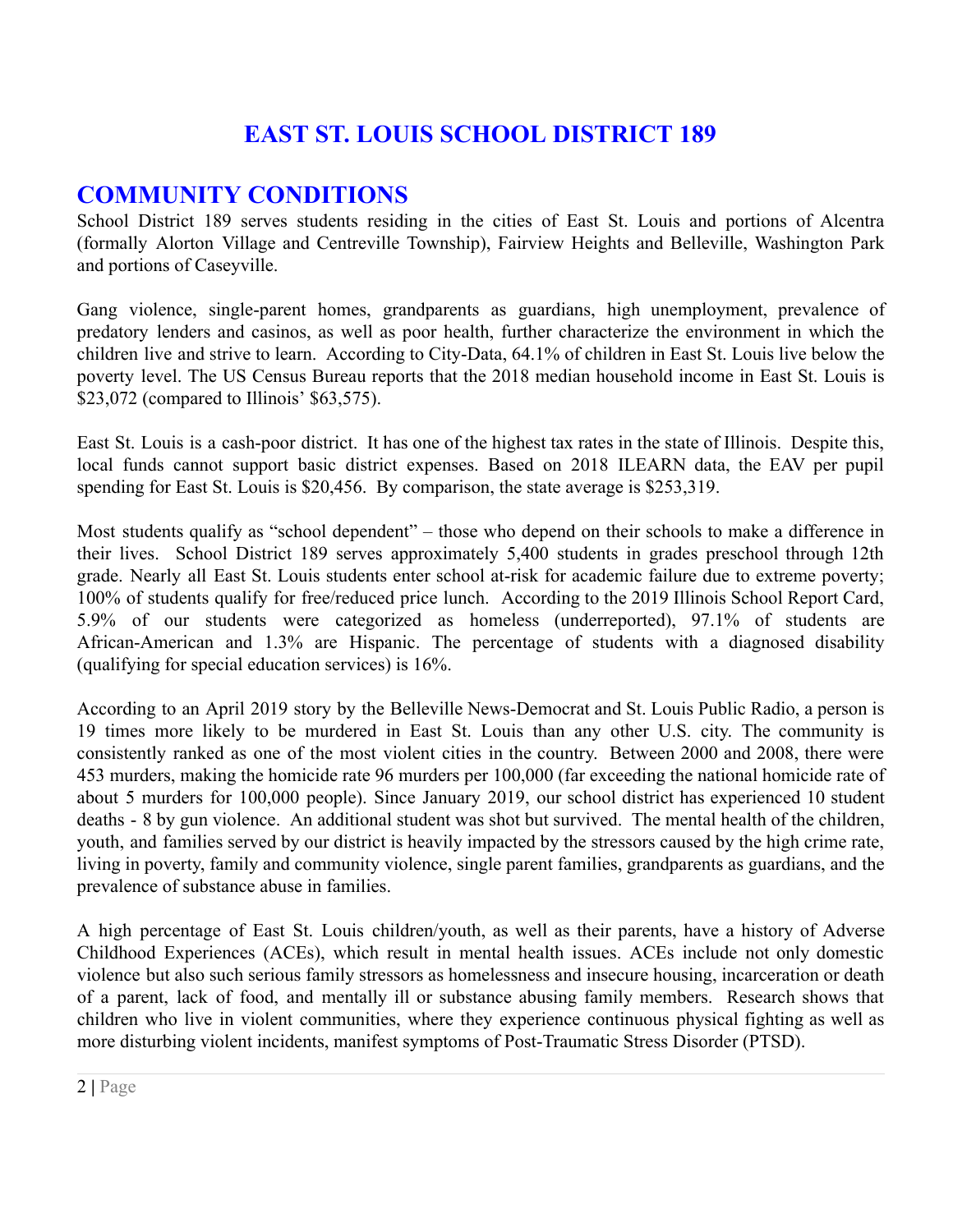The East St. Louis School District 189 is focused on providing rigorous, high quality education and exceptional educational experiences to approximately 5,400 students within the community. Across ten school campuses, over 800 full-time district staff provide educational services to students in preschool through 12th grade. We operate an early childhood learning center, five elementary schools, two middle schools, one high school and one alternative campus. Our students reflect the local community: they are vibrant, resilient and strong.

Our community's resilience was exhibited by our students, families, and school staff as they navigated the COVID-19 crisis that shuttered our campuses. Although our school buildings remained closed, educators and parents worked diligently to ensure that learning continued throughout the summer.

However, we know this past semester had a negative impact on student learning. Many children were without internet access and the technology necessary to learn effectively during remote learning. To address these challenges, the district provided students with chromebooks to be used at home and hotspots for those who needed internet support.

As of July 10, 2020, there were 2370 positive cases of COVID-19 in St. Clair County. Of those, 870 positive coronavirus cases were within communities served by District 189. This accounts for 37% of the cases in the county. In addition to the trauma caused by the coronavirus, the removal from an environment of caring teachers, peers, support staff, and administrators compounded the adverse childhood experiences students already encounter due to their community context.

Remote efforts to support the SEL and educational needs of our students were not as effective as in-person services. Responding to the impact of the coronavirus interrupted the educational path for students. Activities planned to push learning forward and measure growth of grade-level knowledge were replaced with review of grade-level priority standards, coordinating grab-and-go food distribution, and providing support services for students and their families.

Without highly effective interventions, this period of emotional and academic turmoil will follow our children into adulthood. Research related to other crises reveals that periods of intense learning loss results in lifelong negative outcomes in education, employment, and earnings.

To offset current and future negative impacts on students, we will prioritize: social-emotional and mental health supports for students and educators; educator planning time, coaching, and training; targeted supports for students most impacted by COVID-19; and additional in-person school time for students to address learning and social-emotional needs.

We will proceed boldly, creatively and with urgency, keeping in mind that the future of students in District 189 depends on us meeting and responding to this once-in-a-century challenge.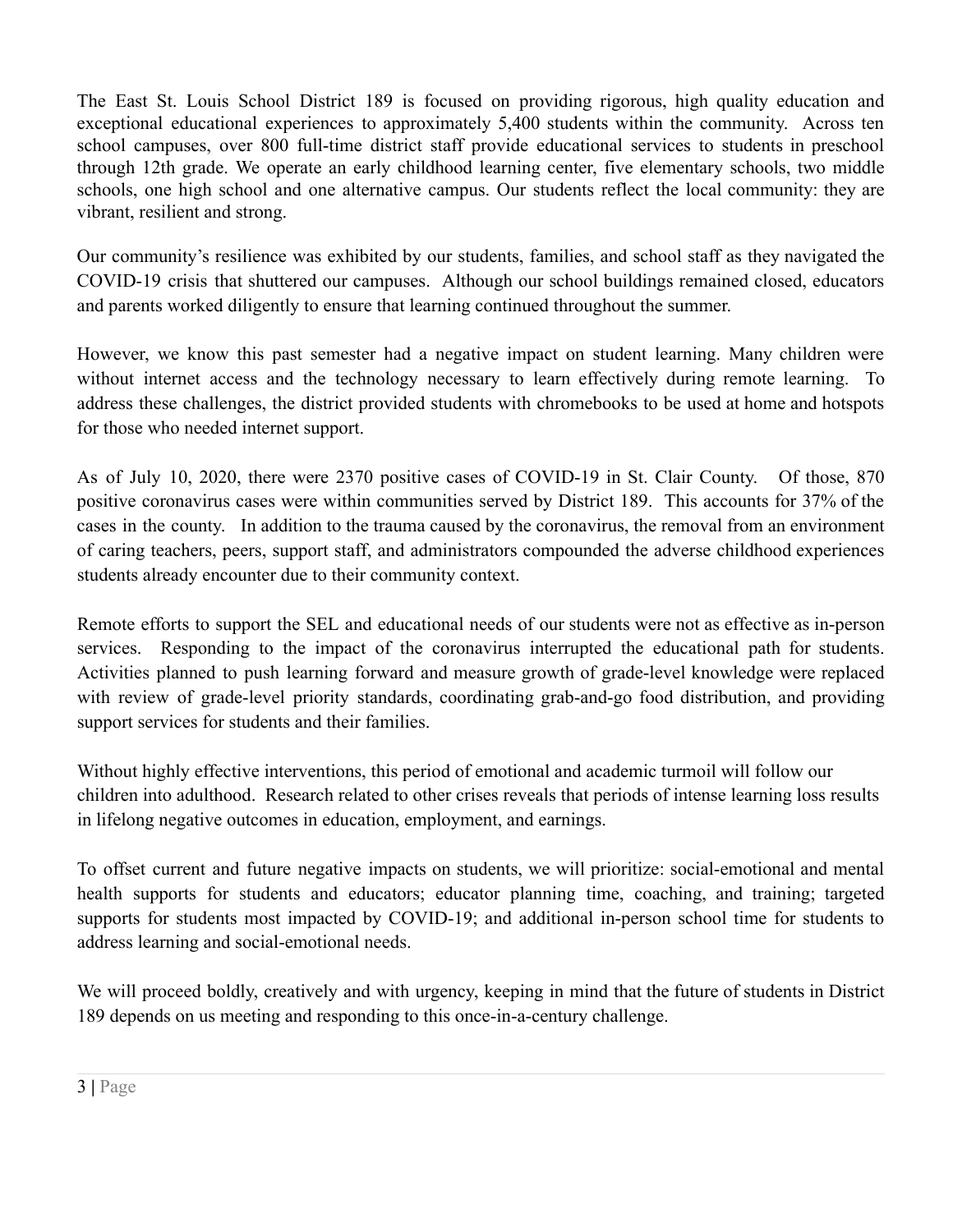# **VISION**

Students in East St. Louis School District 189 are supported physically, socially, and emotionally in a safe and nurturing environment to achieve academic success that prepares them for college, the workforce, and citizenship in the  $21<sup>st</sup>$  century.

## **MISSION**

The mission of East St. Louis School District 189 is to cultivate the potential in every student to thrive as a global citizen by inspiring a love of learning and civic engagement, by challenging and supporting every student to achieve academic excellence, and by embracing the full richness of our community.

# **GOALS**

The work in East St. Louis School District 189 is guided by five goals:

- **I. Academic Excellence.** Establish and maintain continuous academic growth for all students using diverse, rigorous, and relevant curricula and assessments.
- **II. Financial Stewardship and Accountability.** Maintain stable funding and sound fiscal stewardship to provide appropriate instructional resources and support services, and to operate facilities at maximum efficiency.
- **III. Safe and Healthy Environment.** Foster a positive culture and climate that supports the health and social-emotional well-being of every student.
- **IV. Strategic Partnerships.** Engage families, community members and all stakeholders in a collaborative process to support academic excellence.
- **V. Committed, Highly Effective Staff.** Recruit, hire, retain, and develop highly effective personnel to achieve academic excellence and support student social-emotional health.

#### **Highlights of District Progress by District Goal**

**I. ACADEMIC EXCELLENCE -** *Establish and maintain continuous academic growth for all students using diverse, rigorous, and relevant curricula and assessments.* 

#### **● Accreditation and State Designations**

- District 189 successfully earned its District-wide System Accreditation in May 2019 from AdvancED (now known as Cognia).
- Four of nine schools received a Commendable State Designation for SY 2019-2020.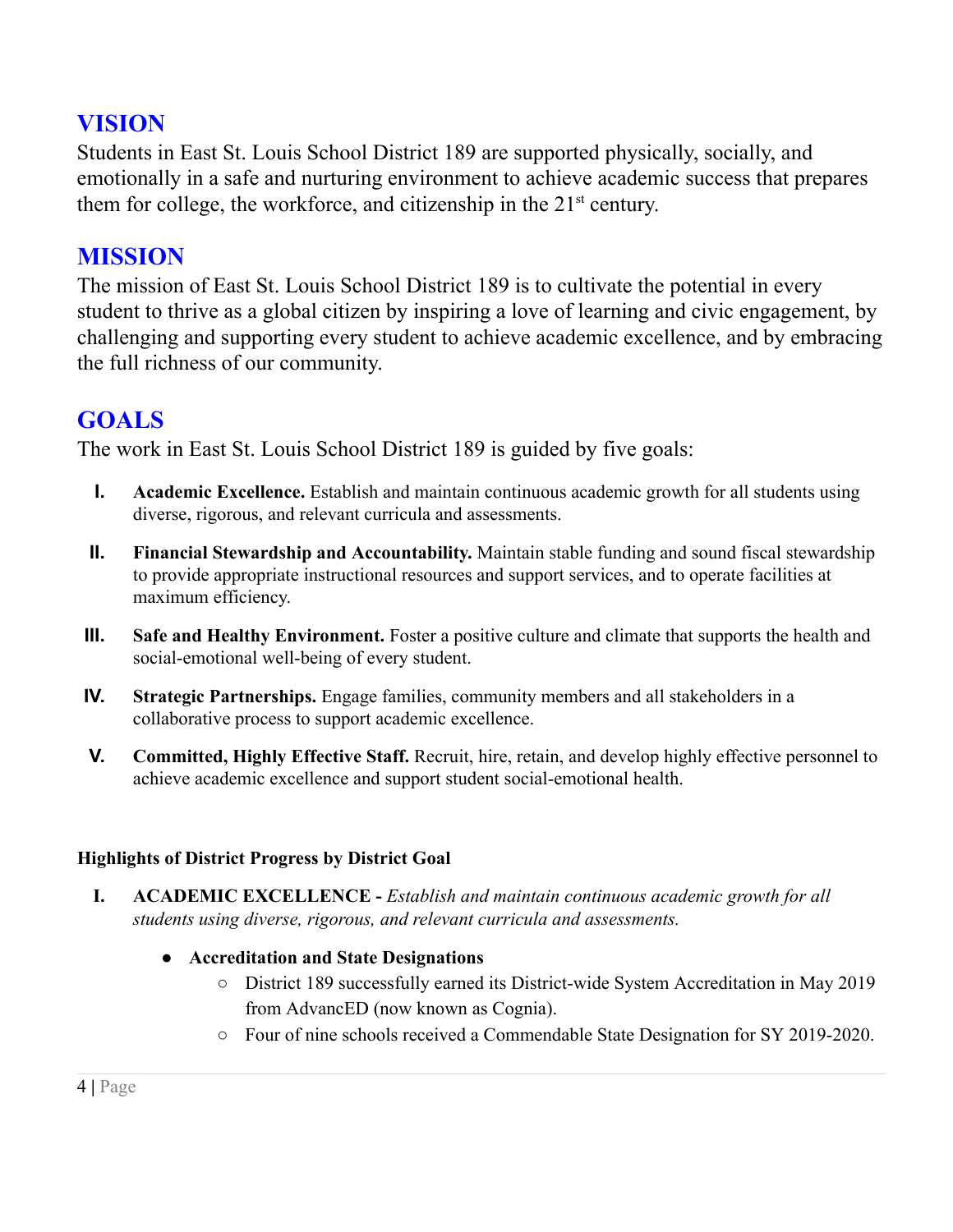#### **● Student Performance Data 2019-2020**

- Increased the Freshmen on Track to graduate from 69% in 2016 to 75% in 2019.
- Increased the four-year graduation rate at East St. Louis High School by 8.3% (62.8% in 2012 to 71.0% in 2019).
- Decreased district-wide student mobility from 36% in 2014 to 20% in 2019.
- Graduated 346 students out of 347 seniors from East St. Louis Senior High School from traditional and non-traditional programming in May 2020.
- Among the Class of 2020, 97.45% of those who applied were accepted to a four-year or two-year college, military or trade school. This is an increase of 30% compared to 2014.
- Class of 2020 Seniors earned \$11.1 million in scholarships as compared to \$389,000 in 2014. As part of the graduation requirement implemented in 2015, all seniors are supported in applying for a minimum of three scholarships.
- During SY 2019-2020, 105 seniors (42.5%) applied for financial aid (FAFSA).
- Twenty-eight students from the Classes of 2021and 2022 have qualified and enrolled to participate in the Southwestern Illinois College (SWIC) dual enrollment program "Running Start." These students will take college courses at the SWIC campus. For those successfully completing the two-year program, they will earn a high school diploma as well as an associate's degree.
- Seventeen students from the Classes of 2017, 2018, and 2019 have successfully graduated from Southwestern Illinois College with an Associate's degree. Five students from those classes completed Running Start 2.0 finishing high school with 1 year of college credit.
- $\circ$  Graduated nine students from the Class of 2020 with both their high school diploma and an Associate Degree from Southwest Illinois College Running Start Program. An additional four students within this class took college classes towards their degree.
- Two hundred forty-five Class of 2019 students earned 10,438 early college credit hours.
- Launched the new Innovative Learning Opportunities Program (ILOP) in SY 2018-2019 as a method to enhance options towards graduation. Eleven students, who were not previously on track to graduate from high school, earned their degree after demonstrating competency through a series of HiSET exams.
- Graduated 35 students through ILOP during SY 2019-2020.
- Increased Advanced Placement (AP) enrollment from 30 seats in 2012 to 214 students occupying 355 seats in 2020.
- Maintained and enhanced a district-wide DOMO dashboard that hosts critical data including but not limited to student achievement, attendance, and behavior, teacher evaluations, immunizations, survey data, et al.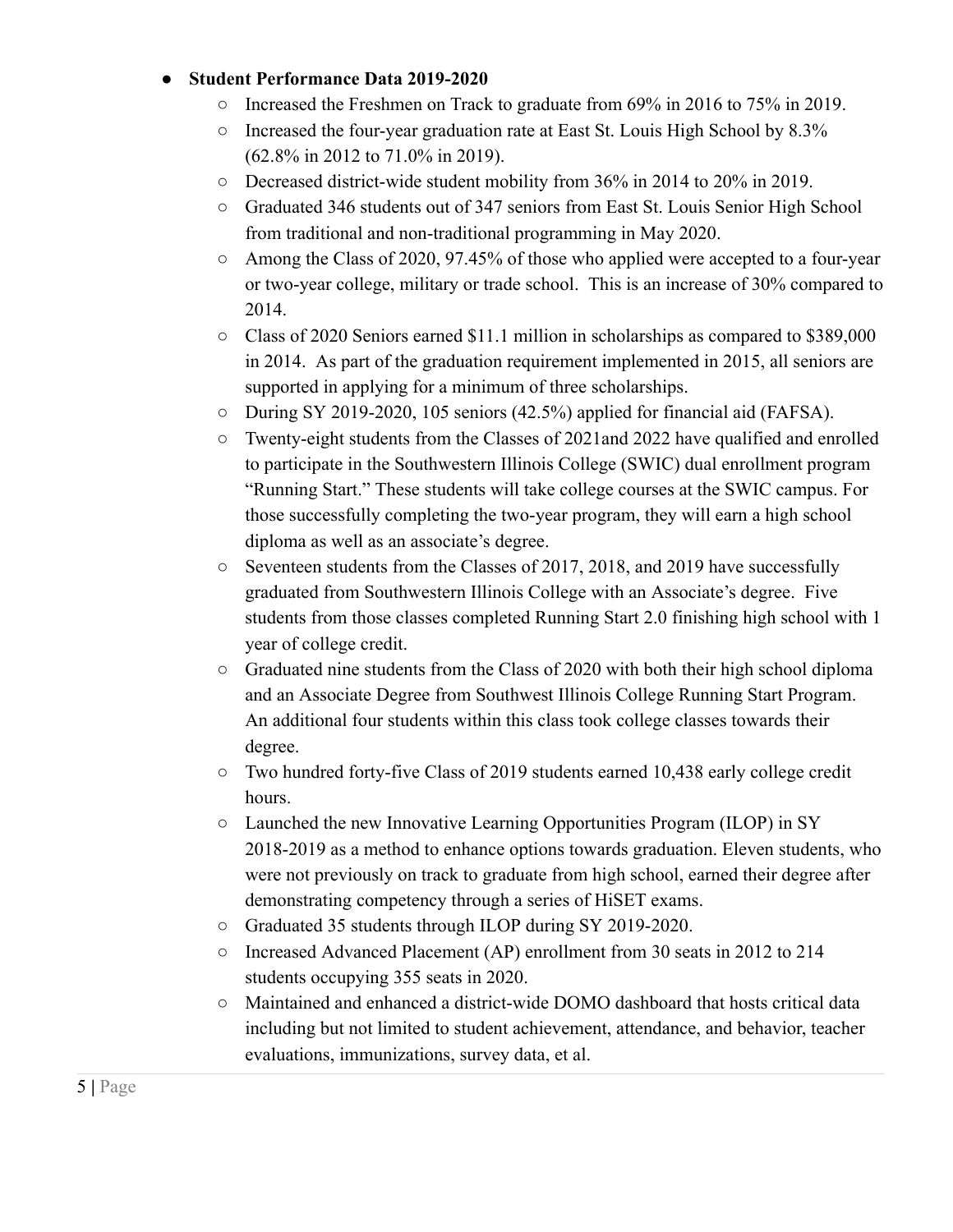- Ten students traveled to Chicago to present at the Illinois Science Technology Institute (ISTI) STEM Challenge in Spring 2018. The students worked with Dynegy as a partner in the challenge. Students were set to participate in 2020, and were unable to due to the school closure. Vistra (formerly Dynegy) has requested to work with District 189 for next year making this the third consecutive year of partnership.
- The district registered and hosted its second district-wide Scripps Spelling Bee during Spring 2020.
- More than 250 students and chaperones from Lincoln and Mason-Clark Middle Schools completed a social science trip to the state capitol in Springfield, IL in Spring. Due to the district's response to COVID-19, the social science trip will be postponed to Spring 2021.

#### **● Illinois Assessment of Readiness (IAR)**

- o With the results from SY 2018-2019, the District had a 7% increase in its percentage of students meeting and exceeding in IAR reading and a 6% increase in its percentage in IAR math compared to SY 2015-2016.
- o In-depth analysis shows that all five of our elementary schools testing on the IAR increased their overall state ranking by 11 to 516 slots in comparison to state schools according to schooldigger.com.
- o Each school performed better on both reading and math in SY19 than in the SY 2017-2018 testing cycle.
- o All elementary schools had 10% or more of their students meeting IAR expectations in both reading and math.
	- o Standout performances include:
		- Gordon Bush ES: 28% students met or exceeded in math and 24% met or exceeded in ELA.
		- James Avant ES: 16% met or exceeded in math and 21% met or exceeded in ELA.
- o Three of seven schools had 16% or more of its students meeting expectations on the IAR Math test.
- $\circ$  Three of seven schools had 15% or more of its students meeting expectations on the IAR Reading test.

#### **● Northwest Evaluation Association (NWEA)**

- Winter 2019-2020 Summary
	- East St. Louis School District 189 students in grades K-10 have demonstrated a 4% increase in the number of students meeting national norms on Measure of Academic Progress (MAP) in math assessments and a 5% increase in reading assessments in the past year.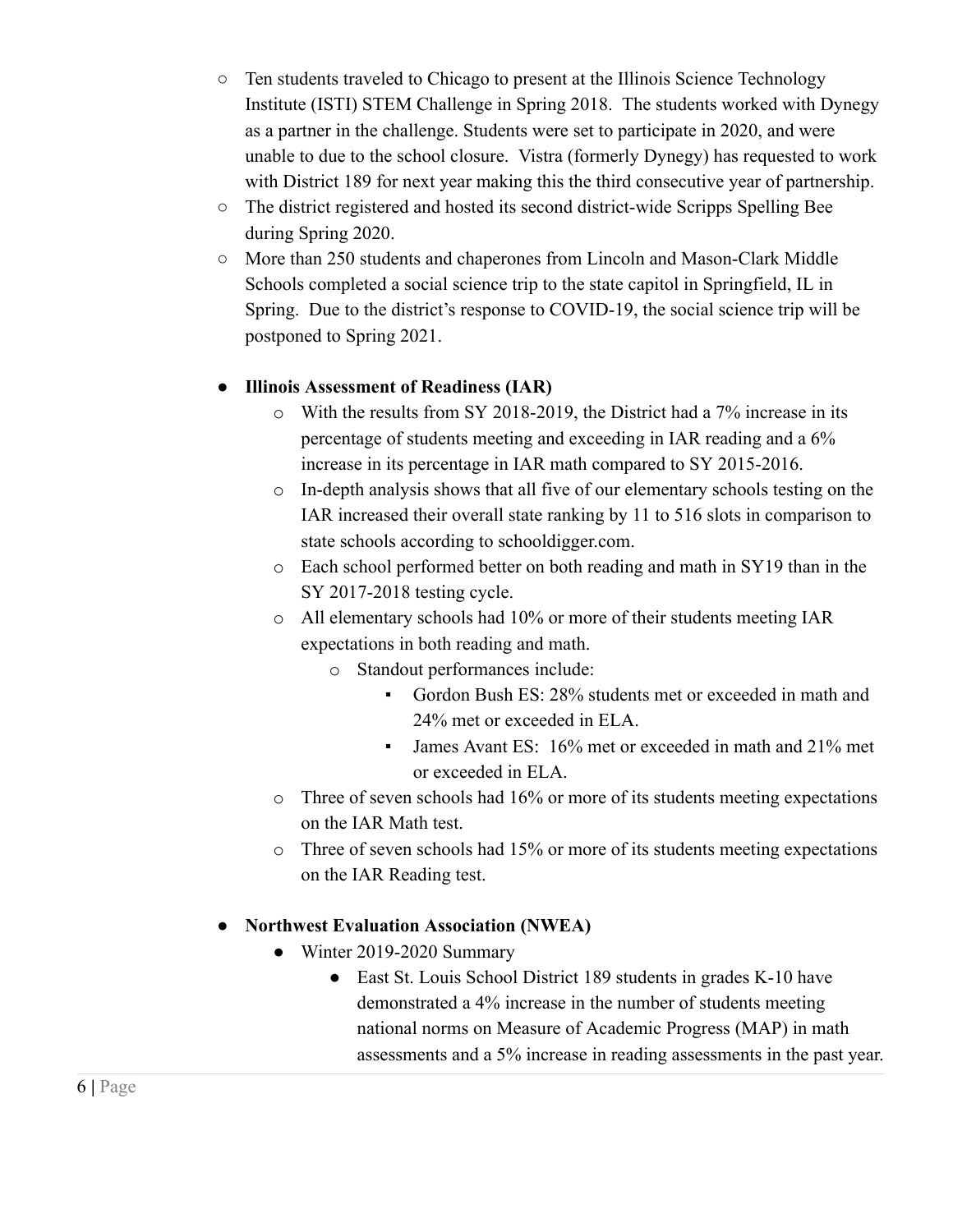- The district improved from 18% of students reaching national norms for math in Winter 2018-19 to 22% in Winter 2019-20.
- The district improved from 24% of students reaching national norms for reading in Winter 2018-19 to 29% in Winter 2019-20.
- By comparing each grade level from 2018-2019 percentages to 2019-2020, students are academically stronger than their predecessors in nine out of the 11 grade levels in math and 10 out of the 11 grade levels in reading by evidence of the percentage of students meeting national norms.
- Following cohorts from the prior year, 7 out of 10 groups maintained or increased their percent of students reaching national norms for math.
- Following cohorts from the prior year, 8 out of 10 groups increased their percent of students reaching national norms for reading.
- Spring 2019 Summary
	- Following cohorts of students from Fall 2014 to Spring 2019, the District monitored the growth of student performance on Math and Reading NWEA MAP assessments and noted the following:
		- Achieved 90% to 150% of nationally normed growth expectations in math from Fall 2014 to Spring 2019.
		- Achieved 96% to 183% of nationally normed growth expectations in reading from Fall 2014 to Spring 2019.
		- The cohort of students who were in  $6<sup>th</sup>$  grade in Fall 2014 and then  $10<sup>th</sup>$  grade by Spring 2019 achieved 168% of the expected growth in reading and 150% of expected growth in math.
		- All seven cohort groups achieved 90% to 142% of expected growth in math.
		- Five of seven cohort groups exceeded NWEA projections in reading by growing 107% to 183% of the expected Rasch Unit (RIT).
	- East St. Louis School District 189 students in grades K-10 have demonstrated a 3% increase in the number of students meeting national norms on Measure of Academic Progress (MAP) math and a 1% increase in reading assessments in the past year.
	- By comparing each grade level from 2017-2018 percentages to 2018-2019, students are academically stronger than their predecessors in six out of the 11 grade levels in math and six out of the 11 grade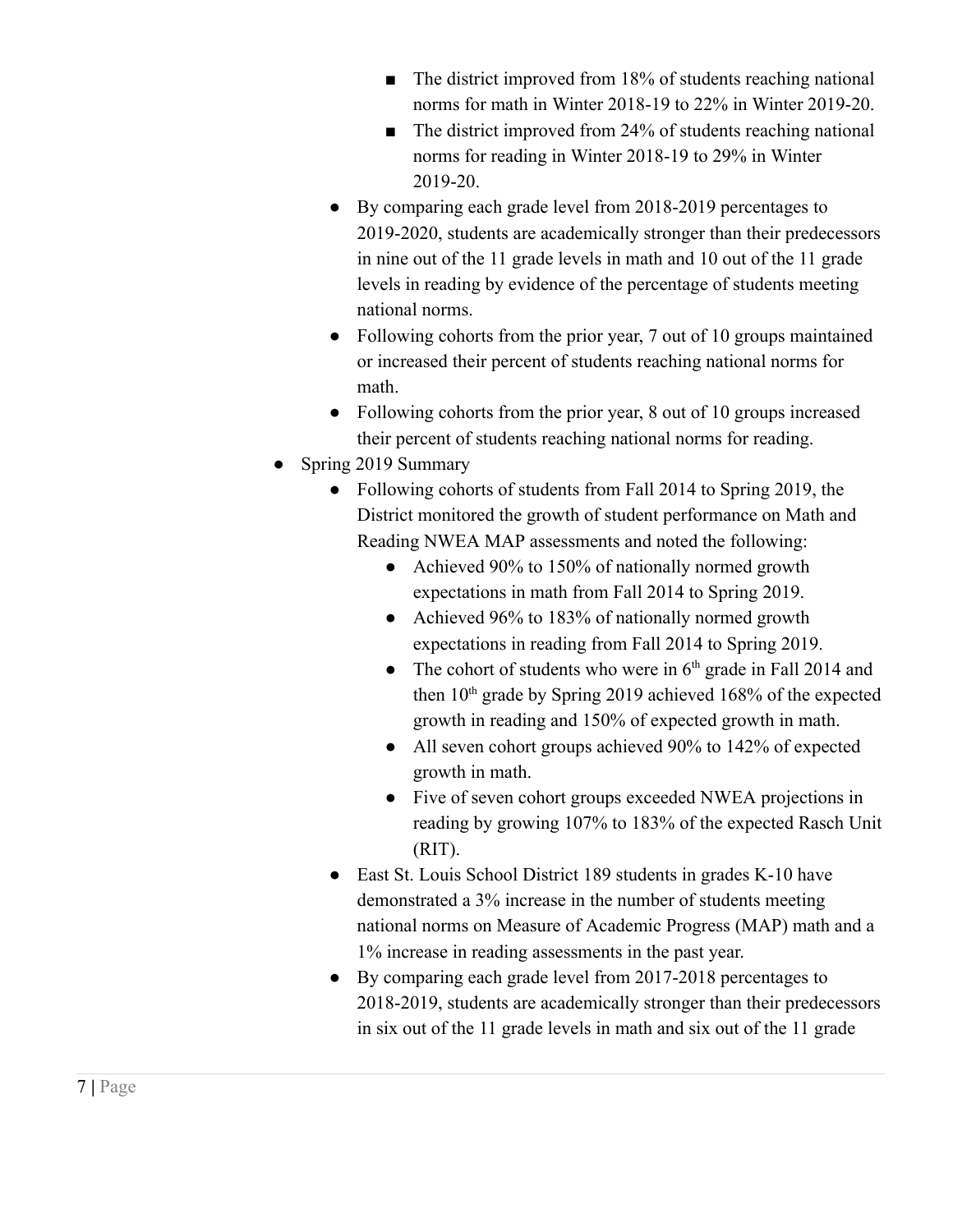levels in reading by evidence of the percentage of students meeting national norms.

- At the Kindergarten level in Spring 2019, 45% of students met national norms in math and in reading. This is a 33% increase in math and a 27% increase in reading over the Fall performance.
- For the first time in District 189 history with NWEA MAP assessments, Kindergarteners' ranking of math scores increased seven-fold ending at the 48th percentile and their ranking of reading scores more than tripled from Fall to Spring in SY18 ending at 65th percentile.

#### **● College Readiness SAT**

o Increased the percentage of Class of 2021 students meeting and/or exceeding state benchmarks on the ELA portion of the SAT by 3% over the previous year's class.

#### **● Special Education**

- The District received the designation of *Meets Requirements* in implementing the following State Performance Plan Indicators:
	- Significant discrepancy, by race/ethnicity in the rates of suspensions and expulsions greater than ten days in a school year for children with Individualized Education Plans (IEPs); and policies, procedures and practices that contribute to the significant discrepancy.
	- Disproportionate representation of racial and ethnic groups in special education and related services that is a result of inappropriate identification.
	- Disproportionate representation of racial and ethnic groups in specific disability categories that is a result of inappropriate identification.
	- The percent of children with parental consent to evaluate, who were evaluated within the 60-school day timeline as defined by the Illinois School Code (105 ILCS 5/14-8.02).
	- Percent of children referred by Part C prior to age three, who were found eligible for Part B, and who have an IEP developed and implemented by their third birthday.
	- Number of youth aged 16 and above with an IEP that includes coordinated, measurable, annual IEP goals and transition services that will enable the student to meet the postsecondary goals.
	- Completed correction of Identified Noncompliance of IDEA Part B Audit Findings.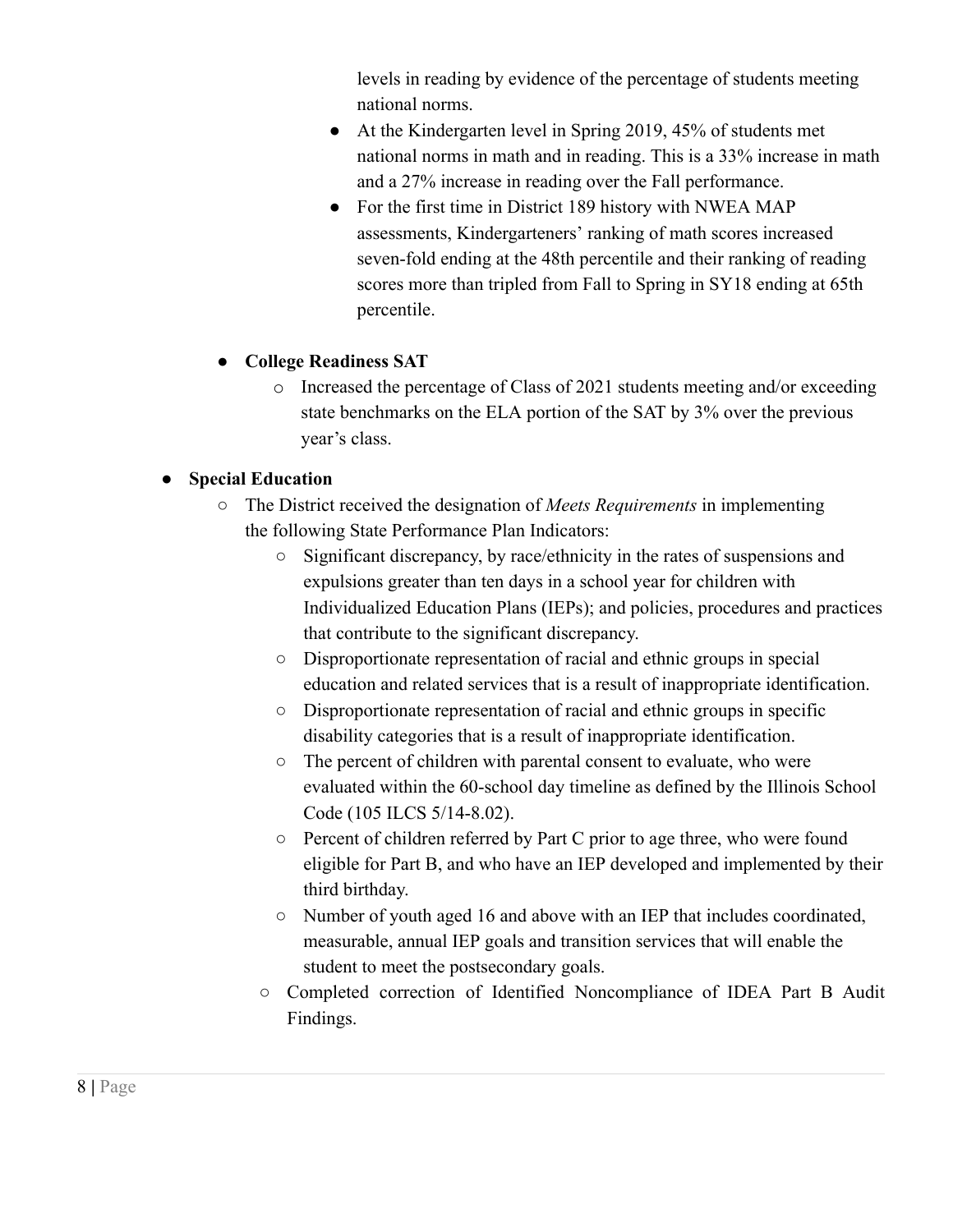- For the 2019-2020 school year, 36% of Special Education students are receiving instruction in the General Education environment 80% or more of the day. This represents no change from the 2018-2019 school year.
- Initiated a multi-year roadmap and systems to improve the foundations of the MultiTiered Systems of Support (MTSS) process across all campuses within the District, ensuring early and timely intervention for students.

#### **○ Programs and Grants**

- Career and Technical Education (CTE)
	- o 77% students enrolled in Dual Credit Classes received Dual Credit. Due to COVID19 percentages are slightly lower than FY19 because of required face to face time for some Programs.
	- o Total number of students earning early college credits and Postsecondary Career hours 90.
	- o Total number of student earnings of early college credits and Postsecondary Career hours 9,694.
	- o One student earned AWS Certification and is now considered a certified welder. This student completed a successful 3G (vertical groove) weld using a 7018 SMAW (stick) electrode and is now endeavoring to earn their 4G (overhead groove) weld certificate.
	- o *Health Care:* Four students in the Nursing Assistant Class have been accepted and are attending the new Lewis and Clark/University of Missouri St. Louis Nursing Program (UMSL). This program will begin at the East St. Louis Higher Education Center for one year then to UMSL for the remaining three years. Upon completion, students will attain their Bachelor of Science in Nursing (BSN) and be eligible to sit for their NCLEX to become a Registered Nurse (RN).
	- o Two students were chosen to participate in the regional BESt (Barnes-Jewish Hospital, Express Scripts, St. Louis College of Pharmacy) Pharmacy Summer Institute. Due to COVID19, the program is virtual this year.
	- o *Audio Visual:* Established online radio station operated by students; students videotaped school sports programming for National Federation of State High School Associations (NFHS); certifications for radio board operator and Adobe Production software established.
	- o *Business Education:* Sixteen of our students grades 10 12 partnered with *Vistra Energy* and took part in the Annual Illinois Science and Technology Institute.
	- o *Culinary Arts:* Catered several events throughout FY20 which included: Gateway Scholarship Football Classic, and the October Illinois State Board Meeting (State Superintendent and other key staff).
		- o Won 1st place in the regional Platinum Chef Contest sponsored by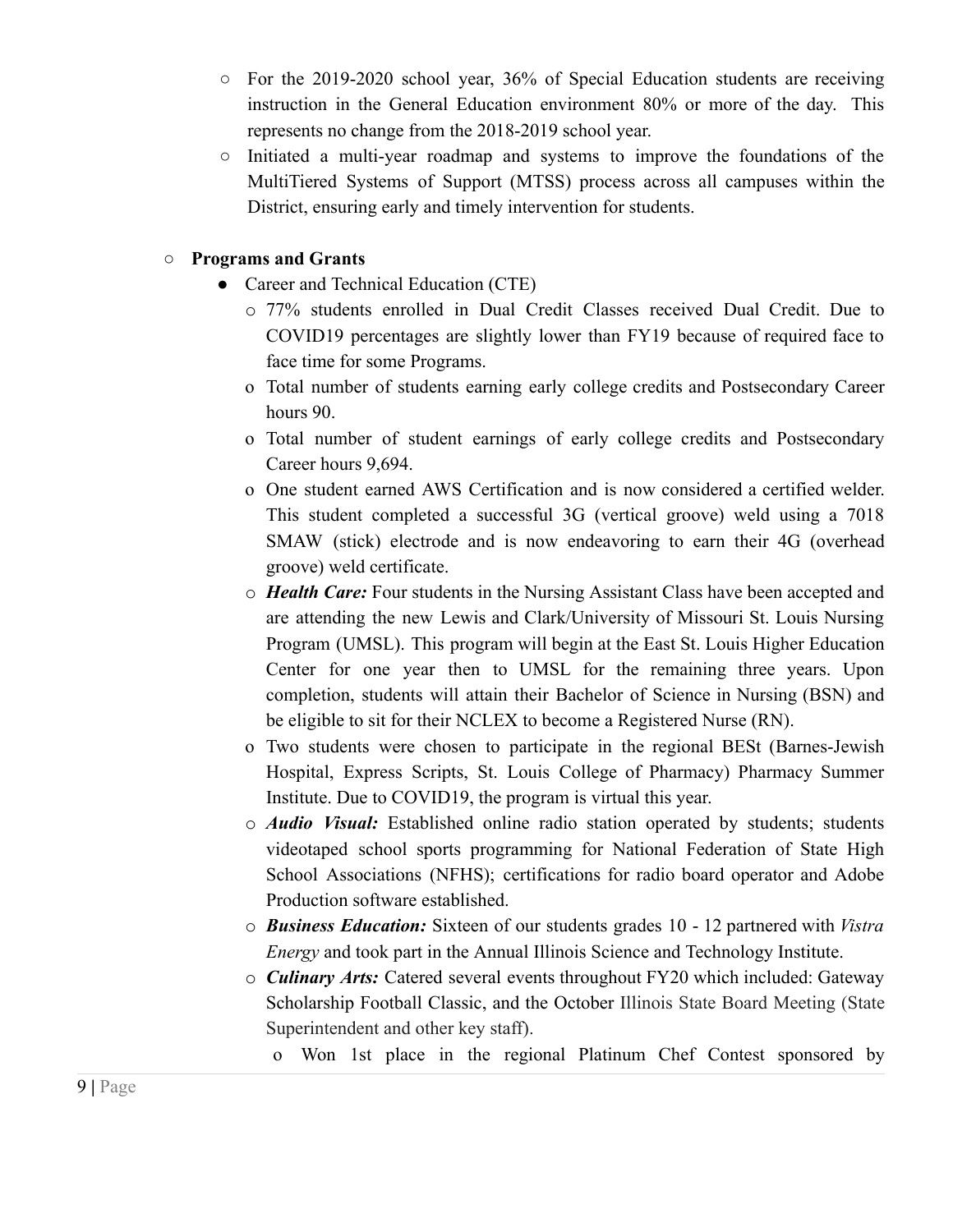SWIC-Granite City.

- o Culinary students participated in a Meals Ready to Eat (MRE) meal competition with the Air Force culinary officers.
- o FY20 Industry Certifications available to students: Health Care: CNA Nursing, Construction: NCCER Core Certification, Cosmetology: Cosmetology License, Culinary Arts: ServSafe Food Handler and ServSafe Manager, Welding: AWS.
- o Partnered with local community college to provide nine dual-credit courses in FY20. FY20 one dual-credit course (MCOM 201/Intro to Mass Communication) will be added. The system has worked with Southwestern Illinois College (SWIC) to ensure that CTE courses align with community college coursework, increasing the opportunity for students to earn dual credit relevant to their career area in high school and easing the transition between secondary and post-secondary training. 80% of students enrolled in dual credit courses received dual credit from SWIC.
- o Scholarships have been offered to students from Delta Sigma Theta Sorority, Inc.
- o Supported CTE students from Welding and Certified Nursing Assistant (CNA) Programs in earning Professional Industry Certifications.
- o Advanced curriculum in subjects of Welding, Culinary, Construction and CNA programs.
- o CTE Director, advisory members, and teachers developed activities that connected coursework and technical training to career pathways such as digital media arts, engineering, construction and health sciences. Paperwork for Skills USA and the National Center for Construction Education & Research (NCCER) were submitted for student participation in FY18. Advisory members from Ameren, Barnes Hospital, and the local TV station visited classrooms to conduct/facilitate soft skill training and industry activities. Culinary students participated in Iron Chef Competitions. The activities engaged students by making education relevant and rigorous through bringing together strong academics, career-based classroom learning, real-world workplace experience and personalized student support.
- o Supported all Career and Technical Education students in developing career plans. In this process, CTE students identified post-secondary goals, explored college and career options through field trips/off site workshops. Career plans improved student motivation and engagement, understanding of post-secondary options and course selection, thereby increasing College/Technical School enrollment.

#### **● GEAR UP**

District 189 received a federal GEAR UP (Gaining Early Awareness and Readiness for Undergraduate Programs) grant for an annual award of \$747,135 for seven years beginning in October 2014. GEAR UP programs are designed to encourage the Classes of 2019 and 2020 to have high expectations, stay in school, study, and take a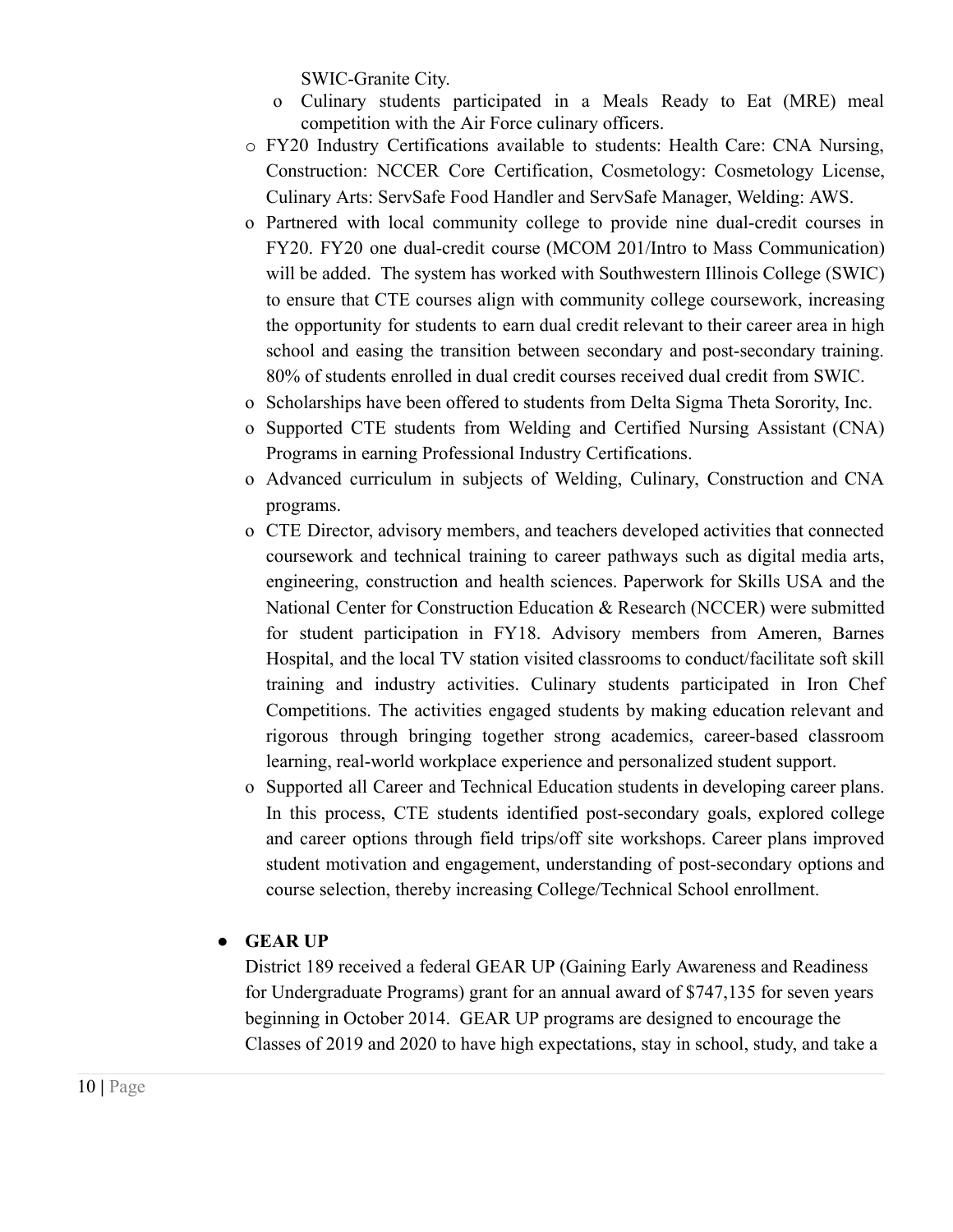college preparatory curriculum *.* Evidence that GEAR UP is achieving the grant goals continues to be seen in NWEA scores with 85% or more of students in the classes of 2019 and 2020 demonstrating growth. Successful initiatives include:

- Visited 10 college campuses before the school closure period.
- Assisted 259 students with post-graduation plans during the school closures.
- Provided remote learning incentives and assistance to members of the Classes of 2019-2020 during the school closures.
- Conducted daily wellness checks on 25 students each day during the school closures.
- Facilitated virtual tours, a Black history scavenger hunt, and other online activities with members of the Classes of 2019 and 2020 during the school closures.
- Supported 30 students in completing a virtual co-op/internship program.
- Advised 27 parents on FAFSA and other financial aid resources to assist them as their students transition from high school to college.
- Held a parade to recognize the members of the Class of 2020 who had to forfeit their traditional graduation due to the pandemic.
- Secured funding for 30 \$250 scholarships to help members of the Class of 2020 defray some of the cost of their first semester of college.
- Supported a student who completed a certificate in Hospitality Management and Tourism from Florida Atlantic University during the school closure.

#### ■ **Illinois State Board of Education Early Childhood - Preschool for All Expansion Grant**

- Since SY 2017-2018, District 189 has been annually awarded a \$5.9 million Preschool for All Expansion state grant to provide high quality preschool services to 520 at-risk children. This grant has allowed the district to add necessary positions, resources and equipment to the Early Childhood Program at Vivian Adams Center and Dr. Katie Harper Wright Elementary School.
	- The PFAE grant has allowed the district to better serve the East St. Louis area for early childhood education. There are 28 classrooms total, with 25 at Vivian Adams (main campus) and 3 at Wright Elementary school. Ten additional teachers and 10 aides were added as staff to support this expansion.
	- Three instructional coaches have been used throughout the grant periods to support classroom teachers and improve classroom instruction, monitor best practices and provide professional development.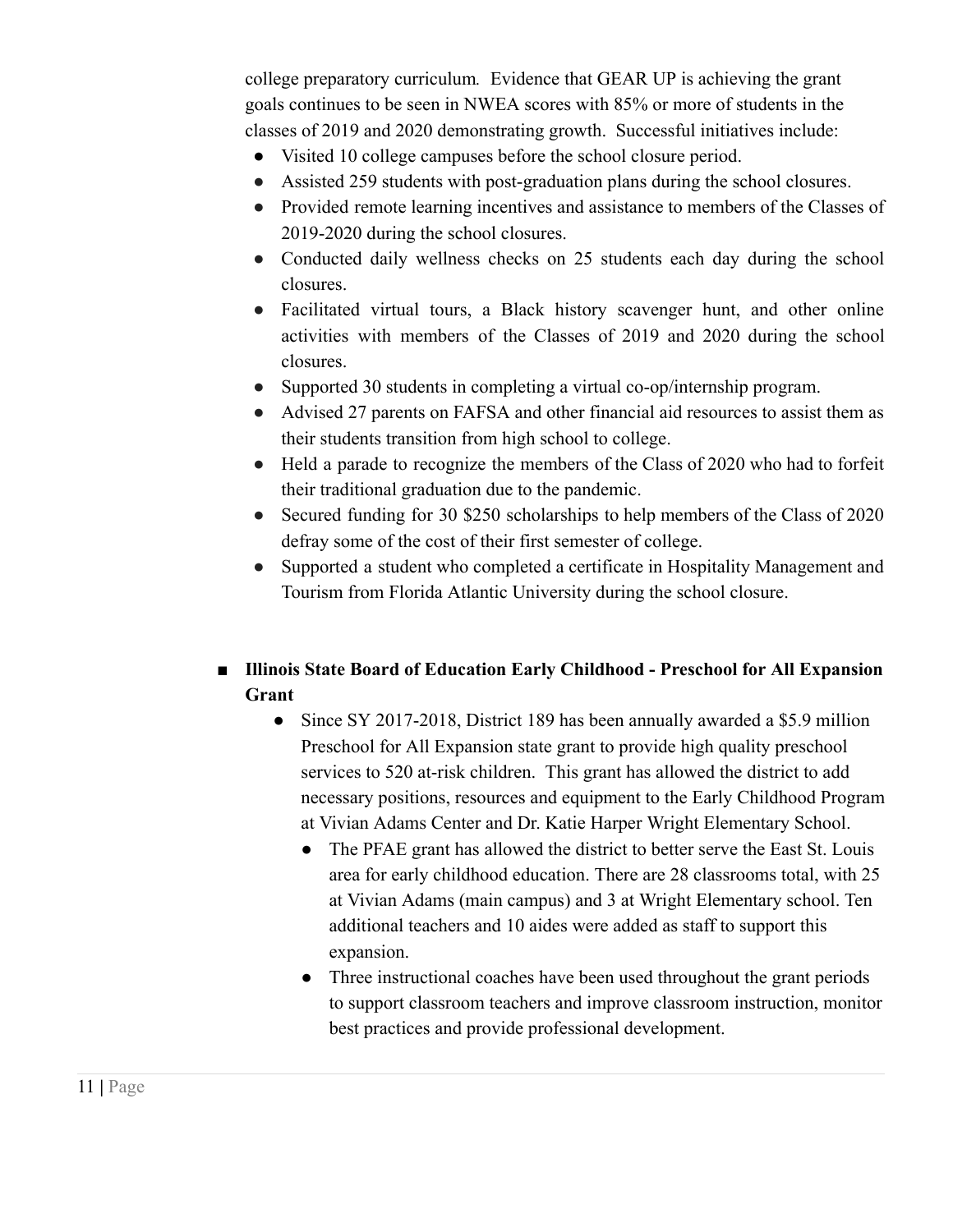- In addition to the Family Community Engagement Coordinator and Mental Health Consultant, 6 parent engagement specialists were hired in SY 2019-2020 and onboarded to better support and work with the students and parents. These family supports provide resources and activities that connect and engage families in support of student learning.
- Enlisted a full-time nurse to provide an additional link between school, home and the community and to improve the health and well-being of the students.
- Provided bus transportation for all preschool students to and from school.
- Ensured supervision and safety of students during transportation to and from school by engaging 30 bus monitors.
- Installed and maintained four playground systems to reinforce healthy physical activity to promote holistic child development.
- Added curriculum materials that help support individualized instruction and assist teachers with focusing on a specific area of development for students.
- Added 22 iPads for student use during small group activities.
- Installed 22 Promethean Boards that combine multi-touch functionality, dry-erase and software to foster a truly interactive learning experience.
- Provided professional development for teachers and staff once a month with a child development consultant. Ensured novice teachers could attend statewide conferences for Early Childhood Educators.
- Scheduled various monthly field trips to increase student exposure and parent engagement.
- Purchased supplies, materials, books and age-appropriate toys to replace outdated and inadequate items that were currently being used.
- Added an additional crossing guard for the safety of students.
- Supported the addition of two Foster Grandparents serving our students.
- Onboarded a Reading Teacher to support the acceleration of Tier 1 students.
- Developed a STEAM Program and Robotics Club SY 2019-2020.
- Piloted the ePyramid Model in SY 2019-2020 as part of the SEL initiative.
- Initiated student clubs (Ladybugs and Little Gents), a social club to support students who are exhibiting struggles interacting with peers and exhibiting struggles with classroom behavior. Students learn skills to self-monitor and redirect in a positive way. The sponsors also model social etiquette outside of the classroom for students.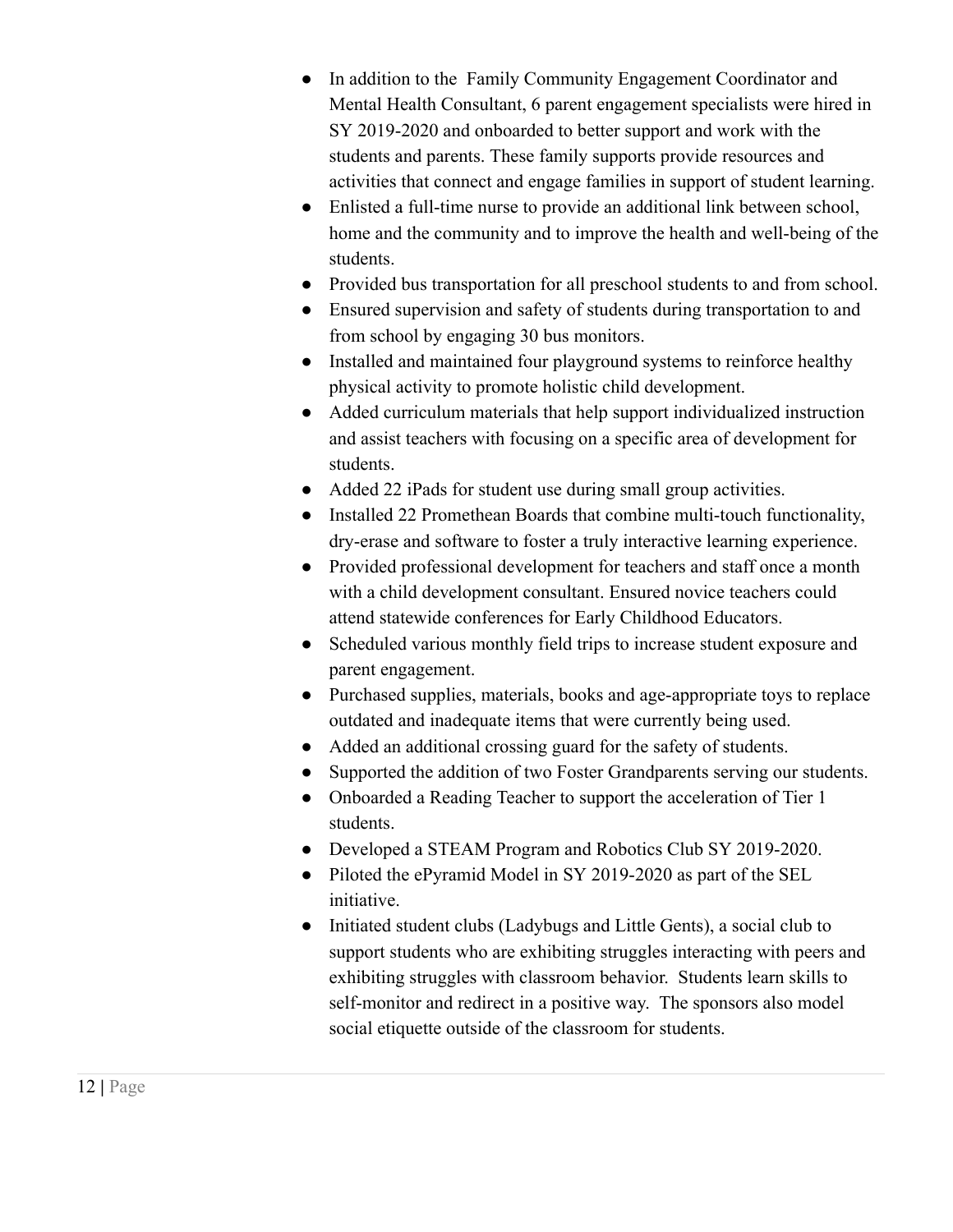- Vivian Adams Pre-K Center earned a Silver ExceleRate Illinois through the statewide quality recognition and improvement system as part of our continuous quality improvement efforts.
- Vivian Adams Pre-K Center earned full accreditation from AdvancEd (now known as Cognia) in Spring of 2019.

#### **● Technology**

- Implementing a board approved Five Year Technology Plan.
	- Purchased 300 desktop units for support staff.
	- Retiring and replacing chromebooks scheduled to be out of service.
	- Replacing out of date Promethean Boards with Interactive TVs.
- $\circ$  Adding three technology integration specialists (five total in FY21) within the department who will provide support to teachers to integrate technology into daily in-person instruction, facilitate remote learning, and collaborate with the district's curriculum committee.
- Upgraded the district-wide network and wireless infrastructures and secured hardware to complete the 1:1 project.
- Continued 1:1 Chromebook deployment district-wide for SY20 (includes all remaining K-12 campuses).
- Continuous upgrades to campus security camera systems.
- Continuous teacher training for Chromebook/Classroom management systems.
- Provided Technology Integration training on multiple topics including Google Docs, GoGuardian, document cameras, various Promethean devices and many others for use in Pre-K through grade 12 classrooms.
- Provided valuable training on NearPod, Google Classroom, Flocabulary, and other key programs to K-12 teachers at the onset, throughout, and post remote learning in the final quarter of the school year.
- Disassembled 3500 chromebooks from chromcarts in preparation for distribution to students for 1-1 remote learning.
- Secured hotspots for families without internet access during remote learning.
- Implemented TimeClock Plus electronic time keeping system.
- Implementing Visitor Management Systems at each campus.
- Improved data backup replication storage.
- Added new servers and storage for finance software project.
- CARES Act planning for future virtual learning needs. Ideas include:
	- Adding chromebooks to maintain the student fleet.
	- Adding teacher laptops to enhance virtual learning.
	- Providing additional needed technology; document cameras, printers, etc.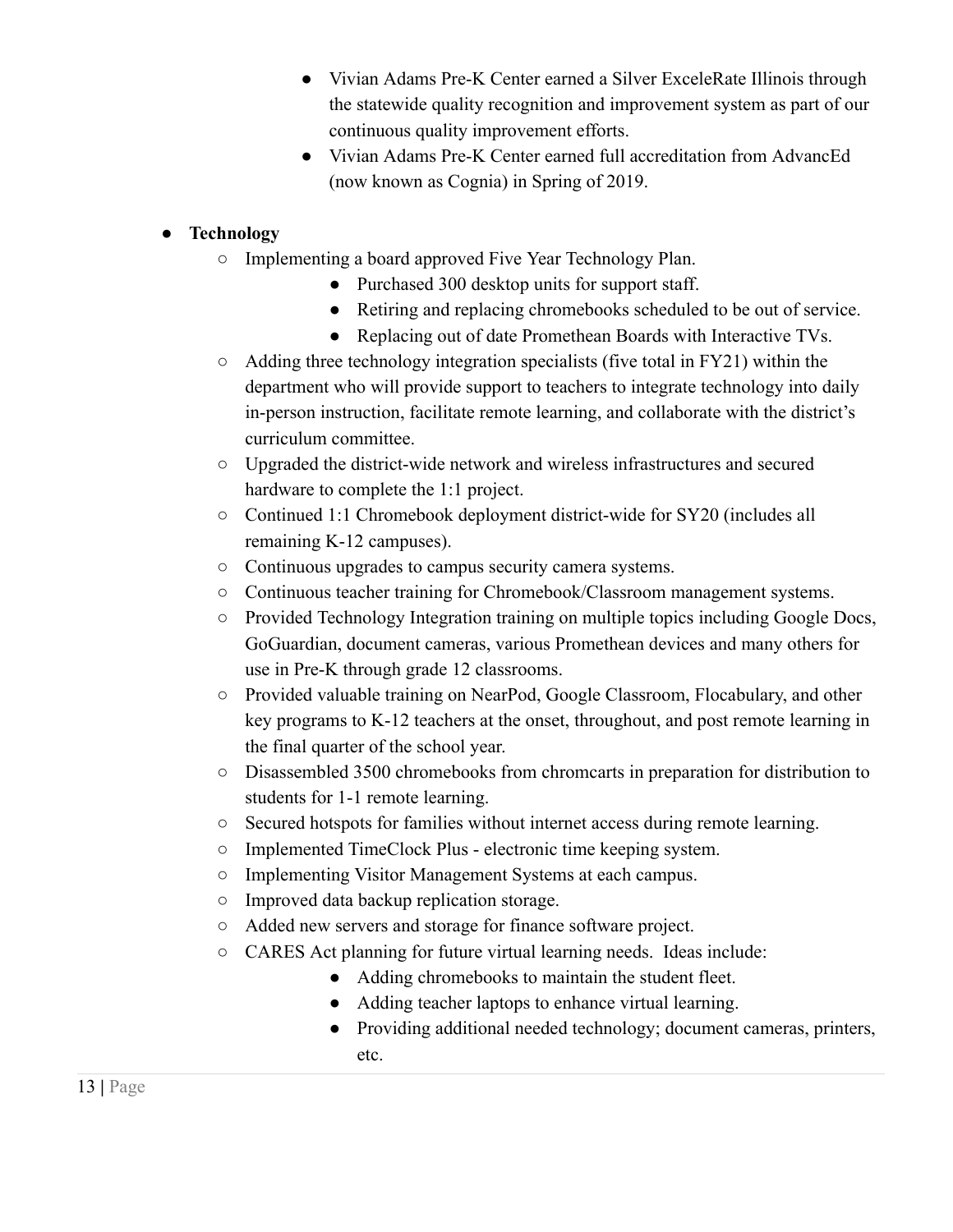#### **● Curriculum**

- Supported the District's Remote Learning Plans by providing staff training and instructional resources. "Grab and Go" math activity and reading book packs were purchased for each student in summer 2020.
- Created and implemented a 6-12 vertical aligned Art curriculum.
- Completed the Math Textbook Adoption for grades K-8 ( enVision Mathematics 2020 from Pearson) in SY 2019-2020.
- Provided professional development from Defined STEM representatives on resources available to teachers along with strategies for integrating project based learning to transform traditional classrooms into actively engaged environments of exploration of careers and applications of science.
- Four Instructional Facilitators were hired to support curriculum, instruction, and assessments throughout the District.
- In February, the Math Instructional Facilitator started building visits across the district to work with math teachers. This work includes lesson-planning, modeling, co-teaching and providing additional strategies and resources to teachers and students for IAR/SAT test preparations.
- 48 students completed the Transitional Math Course through our partnership with SWIC in SY 2019-2020.
- ELA training continued in the following areas: Daily Five, Unpacking Standards, Guided Reading, Content Strategies, and IAR/SAT prep.
- Continued Document Based Questions (DBQ) training and curriculum revisions in Social Science.
- Continued implementing the Competency-Based Education structure at Wyvetter Younge Alternative Center for Education. This year, the team created proficiency scales for grades 6-12 in all content areas, and they are creating tools, processes, and curriculum to expedite the District's CBE implementation plan. Collaboration with Robert Marzano and Proviso East High School is still on-going. Three educators attended a CBE Marzano Conference in Chicago.
- Revised curriculum guides to include required elements as identified by the results of the Curriculum Management Audit and subsequent training. Added for SY 2019-2020 culturally relevant texts for all grade levels.
- Continued training all teachers on Exact Path ( Edmentum Exact Path includes K-12 assessment-driven math, reading, and language arts instruction that is focused on understanding where students are academically, identifying strengths and weaknesses for each student, and providing instructional supports to close achievement gaps) and Study Island ( an Edmentum product, helps students in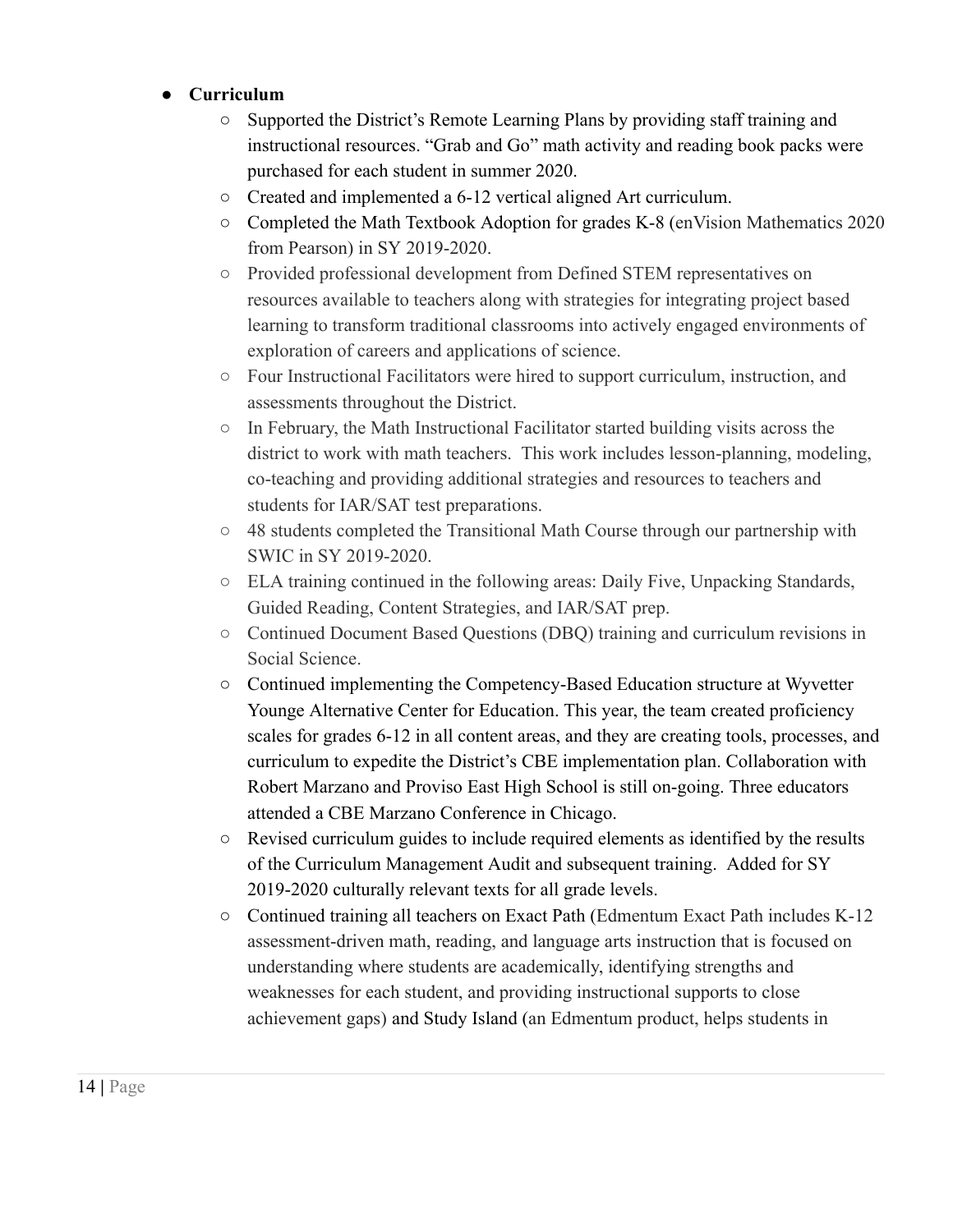kindergarten through 12th grade master state-specific, grade-level academic standards in a fun and engaging manner.

- Revised the District's Grading Protocol, and the document is in the process of board approval.
- Designed an online professional learning management system to streamline an educator's learning and track progress.
- Continued to expand procedures to approve curricular programs and resources to include input from multiple departments. Opportunities to present possible curriculum resources occur monthly and are vetted by the District's Curriculum Advisory Committee.
- Revised the District's Multi-Tiered System of Support (MTSS) Manual in collaboration with Branching Minds with a planned implementation for the 2020-2021 school year.
- 78 students participated in the District's Scripps Spelling Bee and 7 students were able to attend the regional competition in 2020.
- 60 secondary students participated in the District's 1st Poetry Slam in 2020.
- Sustained the support of the Ripple Effects social-emotional, web-based curriculum at all of our schools.
- Continued the Advanced Student Tech Clubs K-12 for coding and robotics.
- Continued the relationship between District 189 and Blueprint Math Fellows. Blueprint provides small group tutoring and math intervention support for students. Data comparisons continue to show stronger NWEA math growth and attainment and IAR performance in most schools.
- Offered 15 SEL, Technology, and Instructional Strategies PD University workshops for 200 staff who attended these sessions.
- Piloted the OASIS International Tutoring Program at two of our elementary schools to provide one-on-one reading and mentoring interventions for students.
- Kay Rhodes Brown, Math Instructional Facilitator, was recently highlighted on *@Illinois Science and Technology Institute's* (ISTI) Facebook page where she gave a live interview for #Teacher Thursday. She has been working with ISTI for 2 years and was excited to share about her work with high school students, what it means to be an educator in 2020, and her path to STEM education.
- Carrie Brewer, one of our 3rd grade teachers at Bush Elementary school, taught remote math classes on PBS Channel 9, available widely across the St. Louis region.
- **II. FINANCIAL STEWARDSHIP AND ACCOUNTABILITY** *Maintain stable funding and sound fiscal stewardship to provide appropriate instructional resources and support services, and to operate facilities at maximum efficiency.* 
	- In SY 2018-2019, \$3.2 million in intervention funds were used for debt service on the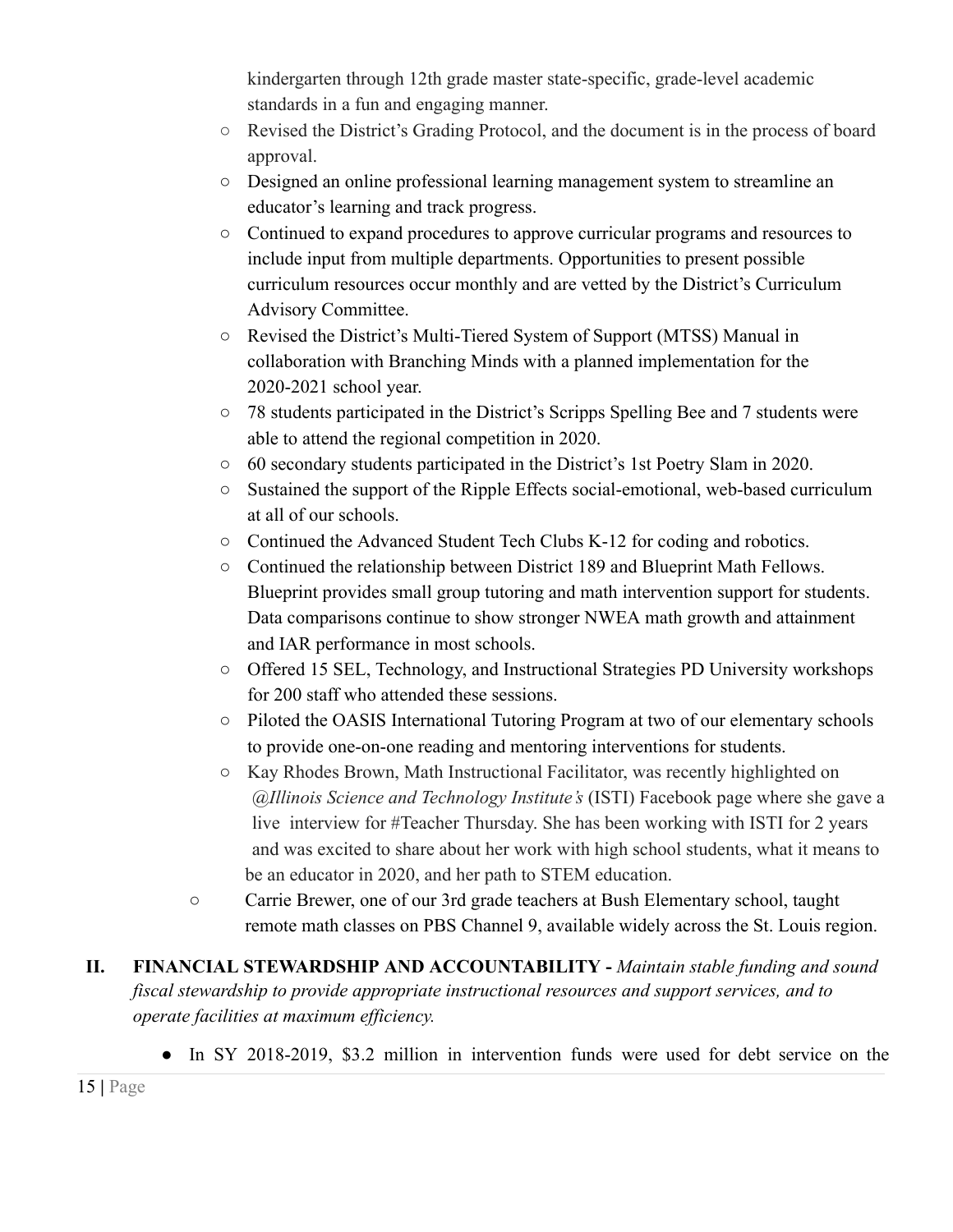Districts' Alternate Revenue Bonds. Funding allowed the District to employee music and PE teachers, Social Workers, Counselors, Nurses, Librarians, and Truancy/Attendance Staff Negotiated teacher contract to include:

- ●Limited Teacher Retirement System (TRS) contributions to 3%.
- Designed a salary schedule to attract and retain young teachers by securing annual vertical steps with percentage increases over the next three years.
- ●Increased number of steps from 11 to 19 in the teacher salary schedule saving close to \$32 million over a ten-year period.
- In SY 2019-2020, the district received a total of \$6.05 million in intervention funds to cover Alternate Revenue Bonds (\$3.2m) and capital projects (\$2.85m) that include maintenance and health life safety, such as:
	- Roof repairs and replacements
	- HVAC updates
	- Update and resurfacing district parking lots
	- Update and replace track and fields (to meet safety and compliance requirements)
	- Gym floor repairs
	- ●Boiler replacements
	- Equipment upgrades
- Evidence Based Funding (EBF) comprehensively changes the way that school districts receive the bulk of state funds. EBF sends more resources to Illinois' most under-resourced students by using a Tier funding model. The new funding flows to the Tiers where Tier 1 and 2 districts received 99%. EBF takes the necessary first steps toward ensuring all schools have the resources they need to provide a safe, rigorous, and well-rounded learning environment for all students.
	- The district is at a Tier 2, 72% financial capacity to meet expectations (SY2019).
	- The district's FY19 EBF final resources is \$55 million; the adequacy target to provide a high quality education is \$80 million, for a gap of \$25 million.
	- ●School District 189's source of revenue as noted on the most recent Illinois Report Card (FY18 data): 14.3% local (note: of the local funds, only 9% is from property taxes), 67.7% state and 18% federal funds. The Illinois school districts' average is 66% local, 26.9% state and 7.1% federal funds.
- District 189 has one of the highest tax rates (10.83) in the state and one of the lowest EAV (Equalized Assessed Value). Even though our tax rate is high, it does not generate much revenue due to low property values. We are projecting a significantly lower collection rate this year due to the pandemic. For FY19, the State Average EAV per student for Consolidated Unit School Districts (CUSD) based on iLearn data was approximately \$253,319 compared to District 189 Average EAV of close to \$20,456.
- Increased Fund Balance to Revenue ratio for five (6) consecutive fiscal years 2013 through 2019 to receive the highest score per ISBE School District Financial Profile Score.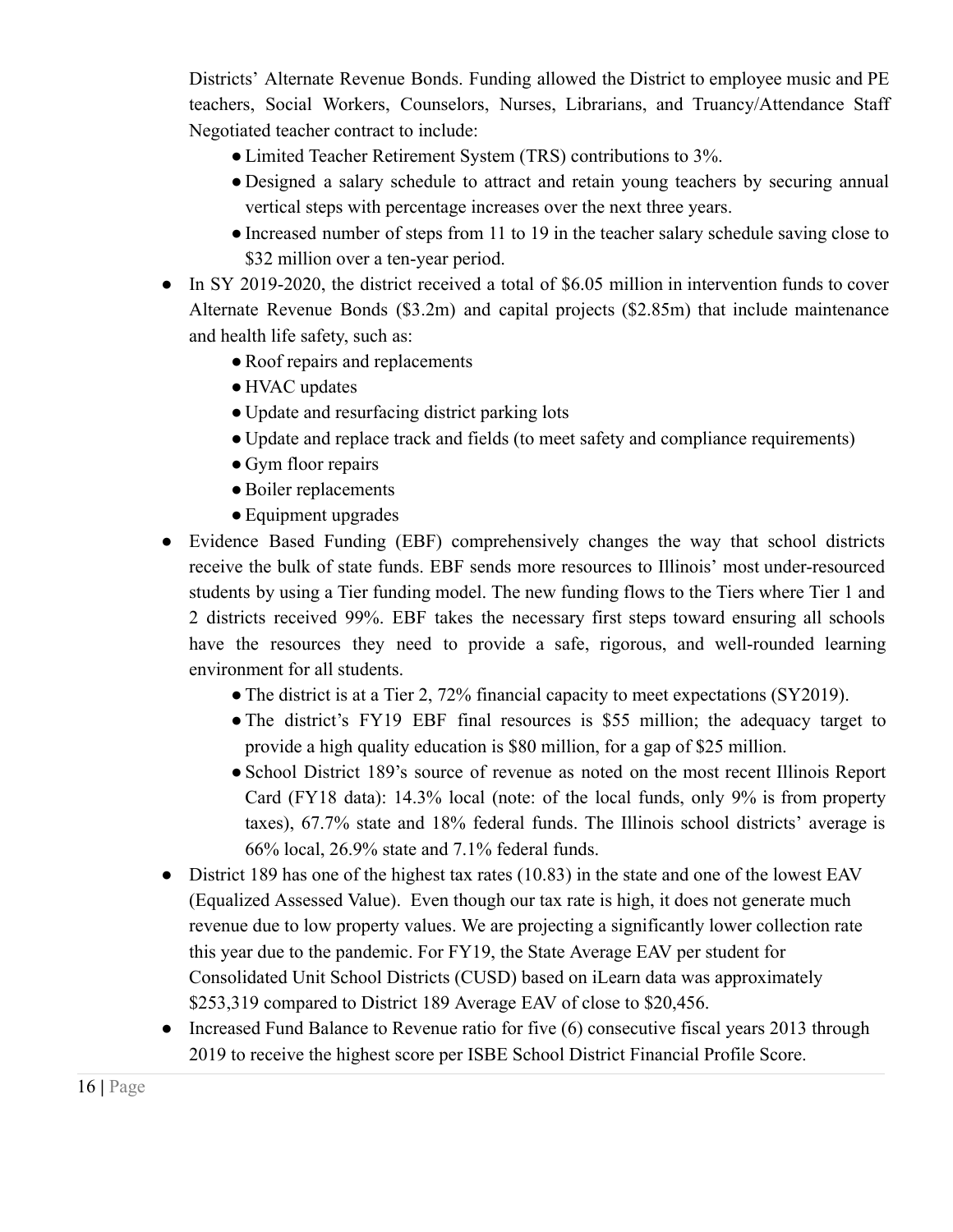- Reduced workers' compensation claims by \$1.0 million through systemic monitoring and implementation of safety procedures.
- Re-bid District Property & Casualty and Student Accident Insurance coverage saving the district \$880,000 over four years.
- Replaced copiers with network multi-functional devices, resulting in a reduction of 29 machines from \$84,000/year or \$252,000 tri-annually to 51,333/year or \$154,000 tri-annually.
- Decreased Expense to Revenue ratio from fiscal year ending 2013 to 2019 to receive the highest score per ISBE School District Financial Profile Score Recognition.
- Decreased Long-Term debt six (6) consecutive fiscal years from \$51.2 million in 2013 to \$22.7 million in 2020.
- Continued implementation and expansion of eFinance Plus systems to include payroll using TimeClock Plus as a means to capture employee data and attendance as well as identified a position control method to account for every position in the district.
- Successfully collected outstanding debt from Brooklyn UD 188 in the amount of \$720,342 to satisfy amounts owed for Special Education services rendered from July 2014 to June 2019.
- Sold 3 surplus properties in FY20, generating \$90,000 revenue and reducing the district's utility, insurance, maintenance and security expenses.
- **III.** *SAFE AND HEALTHY ENVIRONMENT Foster a positive culture and climate that supports the health and social-emotional well-being of every individual.* 
	- Created Social-Emotional (SEL) manual to be used as a guide for school administrators, teachers and staff in meeting the needs of students.
	- Created a comprehensive district-wide crisis plan that correlates with school crisis teams for better efficiency and support when dealing with district or school crises. Trained 10 staff to be in-house American Red Cross Certified CPR/First Aid/AED Instructors.
	- Trained all SEL support staff (Truancy, Nurses, and General Ed Social Workers) in Youth Mental Health First Aid and other training on working with youth in poverty and culturally responsive interventions.
	- Created systems to better track social-emotional data including bullying incidents, questionable content/computer use, Illinois Department of Children and Family Services hotline calls, and Screening, Assessment and Support Services (SASS) calls so that district-wide trends can be supported and addressed.
	- Trained ESTL staff along with Illinois Federation of Teachers and East Side Aligned on a trauma-informed approach. We have trained approximately 500 out of 800 staff trained. IFT is working on supporting the training of the remaining staff, new staff, and ongoing trauma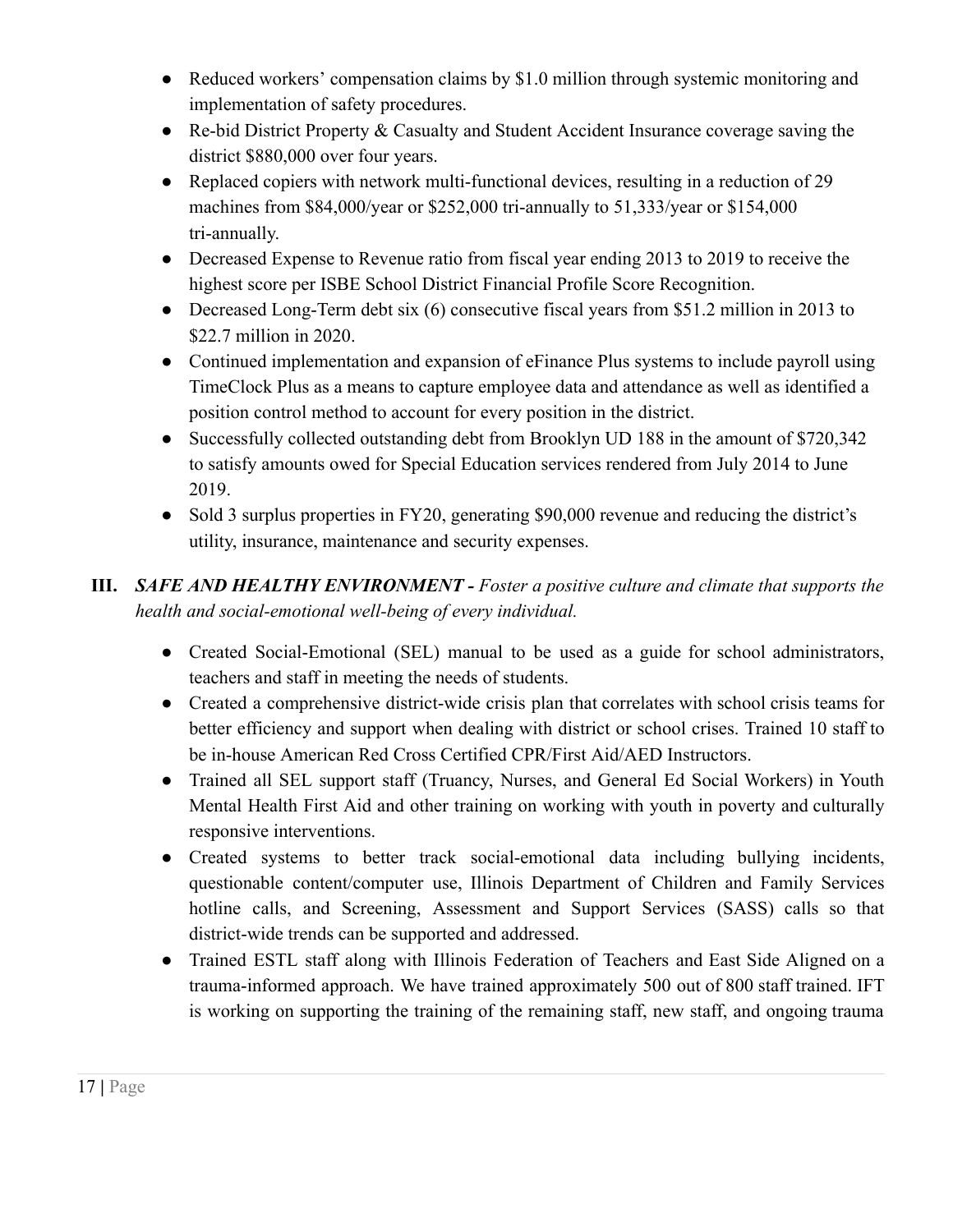training for the 2019-2020 school year. The Annual Parent Summit hosted a speaker who presented the "The Effects of Trauma on Children" for parents and secretaries.

- Facilitated four SEL professional development workshops this year and two Professional Development (PD) Universities sessions.
- Presented ESTL's SEL work at community SEL meetings including Youth Development Summit, Ready by 21 Annual Conference, UMSL School of Social Work, SIUE School of Social Work, United Way and Ferguson-Florissant Social Emotional Conference, and the 60 by 25 Conference.
- Hired support staff to implement SEL implementation in summer school (SEL groups, staff presentation, & Ripple Effects) as well as social work, truancy intervention, nursing services, and parent programming.
- Implemented a School Performance SEL/Student Support Management Rubric.
- Verified a 75% student compliance rate with physical/immunization requirements in Fall 2019. By the end of SY 20, all elementary schools were 99% with three of five schools at the 100% compliance level. The high school rate increased from 41.6% in Fall 2018 to 67% in Fall 2019, and finally to 86.7% by the end of SY 2020. By March 2020, the district reported 91.2% compliance.
- Expanded Ripple Effects, a Tier I online social-emotional curriculum to 5 schools.
- Participated and collaborated in various SEL school team meetings to improve climate/culture.
- **● Parent and Student Support Services** 
	- **○** Maintained a Family and Community Engagement Center to centralize new student enrollment, better serve our homeless students and families, and provide parent programming through our Parent University. Parent University and our Community Garden is running and offers classes and workshops for parents. The Annual Parent Summit hosted a speaker who presented the "The Effects of Trauma on Children" to staff that was well-received.
	- **○** Hosted 17 Parent University Workshops during SY 19 and SY 20 for over 1,000 parents. Workshops that support both family engagement and student achievement have included, Cooking with Your Children, Interpreting Test Reports, CPR Classes, Parent Mentoring, Grief Support, Financial Literacy, and Community Gardening, and Family Forums. During SY 20, major workshops such as The Spring Forum and Community Outreach Workshops were cancelled.
	- **○** Continued partnership with several outside agencies to provide school-based services including: Hoyleton Youth and Family Services who provides individual and family counseling and group services; Chestnut Services who provides substance abuse counseling, Comprehensive Behavioral Health who provides SASS/emergency crisis services; Call for Help who provides crisis services, and more. We currently partner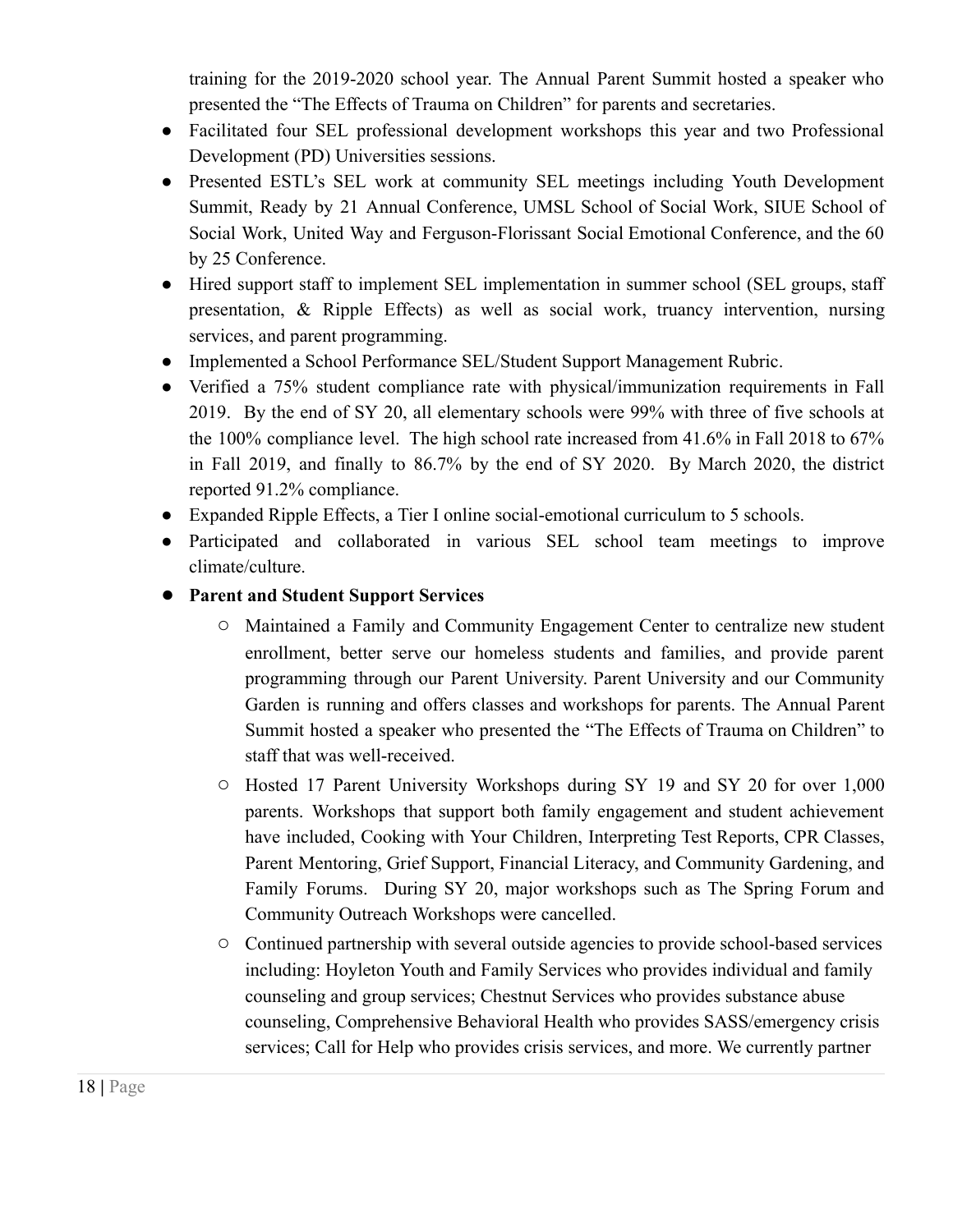with 13 outside agencies to provide school-based services including dental, vision, individual and family counseling, crisis services, asthma, substance abuse, and yoga.

- **○** Incorporated more interventions for positive behavior support to address student discipline in the Student Code of Conduct. These interventions are charted as instructive, corrective, and restorative interventions to be used to support consequential versus punitive discipline as defined by Senate Bill 100.
- Participated in the ongoing Trauma Collaborative Community Initiative hosted by East Side Aligned.
- Activated the District Crisis Team for 5 student deaths and other emergencies.
- Trained over 75 new staff in CPR/First Aid/AED.
- Developed more efficient systems to support students records requests.
- Participated in the Great Shakeout earthquake disaster preparation drill in October 2019.
- Hired 15 additional school social workers and counselors to support student services on every campus. We are currently using the research from the Evidence Based Funding Model to ensure that we meet foundational levels of social emotional and academic support for all students.
- Hired two Social Emotional Learning Specialists to advance SEL curriculum and interventions in the classrooms and lead SEL professional development across the school district.
- Supported comfort corners in several elementary buildings and the alternative school.

#### **Safety and Security**

- Improved the safety of students, staff and property by purchasing, upgrading and installing new camera systems, weapon detectors and an additional security guard for elementary schools.
- Added six School Safety Officer Positions consisting of certified and or retired police officers to the existing security staff.
- Upgraded camera systems at the Vivian Adams Early Childhood Center as well as added cameras to East St. Louis Senior High School.
- Obtained two retired driver education vehicles to be used by the security department which will assist in the patrol of schools that have had issues with traffic congestion as students start and end the school day.
- Applied for a \$500,000 equipment grant that will add emergency call boxes to each school, advanced electronic medical kits for school nursing staff, LED lights for the exterior of each school, upgraded metal detectors for each school and board building, emergency door locks for early childhood facility, identification lock access for staff of high school, license and identification recognition systems for each school, and upgrades to camera systems for designated schools.
- Completed Departmental Security Procedure Manual for all security and safety staff.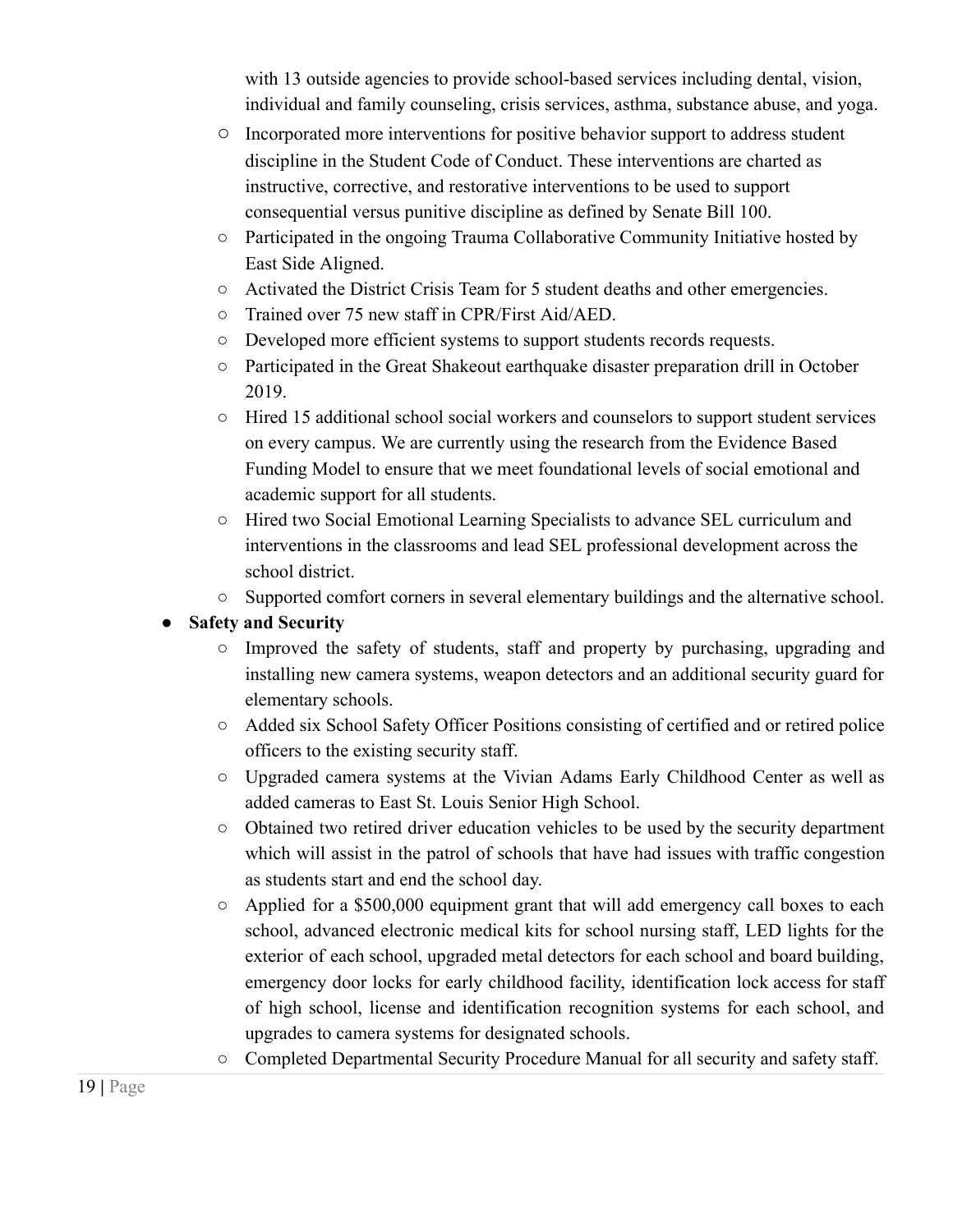- Obtained CPI training for security staff members as well as Supervisor of Safety and Security being a certified CPI instructor.
- Developed training module in reference to body searches.
- Completing needs assessments of schools in reference to security staffing and safety.

#### *IV. STRATEGIC PARTNERSHIPS - Engage families, community members and all stakeholders in a collaborative process to support academic excellence.*

- Continued state-wide participation efforts with Illinois 60 by 25 Network to support the state's goal for increasing the proportion of adults in Illinois with high-quality degrees and credentials to 60% by the year 2025. District 189 serves as a 60 by 25 Leadership Community and served as the host community for the 2019 state conference.
- Continued partnership efforts with a P-20 collective impact movement, East Side Aligned, with a group of committed cross-section stakeholders to align policy, practice and investment to move the needle on student outcomes and life preparation. This effort maximizes the existing community resources and supports the use of shared data to ensure continuous improvement and preparation for large scale grants. East Side Aligned successfully generated \$575,000 this year alone to advance community safety and improve positive youth protective factors.
- Continued to engage with the East St Louis Youth Development Alliance, a group of out-of-school providers focused on supporting in-school and out-of-school alignment and sharing student data to improve student outcomes. The efforts leveraged \$185,000 across the community this year alone.
- Continued efforts with the Greater East St. Louis Early Learning Partnership, a group of early childhood providers, to expand the number of children that receive early learning services and early developmental screenings, advance high-quality early childhood programs and staff training, as well as establishing common data collection processes and data sharing to support continuous improvement. The effort generated \$45,000 from two foundations to improve kindergarten readiness and child well-being.
- Continued partnership with the Erikson Institute as one of two initial Illinois communities to pilot the use of the Early Development Instrument (EDI) in 2017 and again in 2020. The EDI is an evidence-based population measure of vulnerabilities of young children. EDI data is being used locally to focus and leverage additional resources for early childhood supports. District 189 uses the EDI data to streamline community resources, and critical community partners to meet the immediate needs of the children. The instrument gauges the development of young children in the context of their neighborhood community so that the district can better identify trends and plan strategically for children moving through their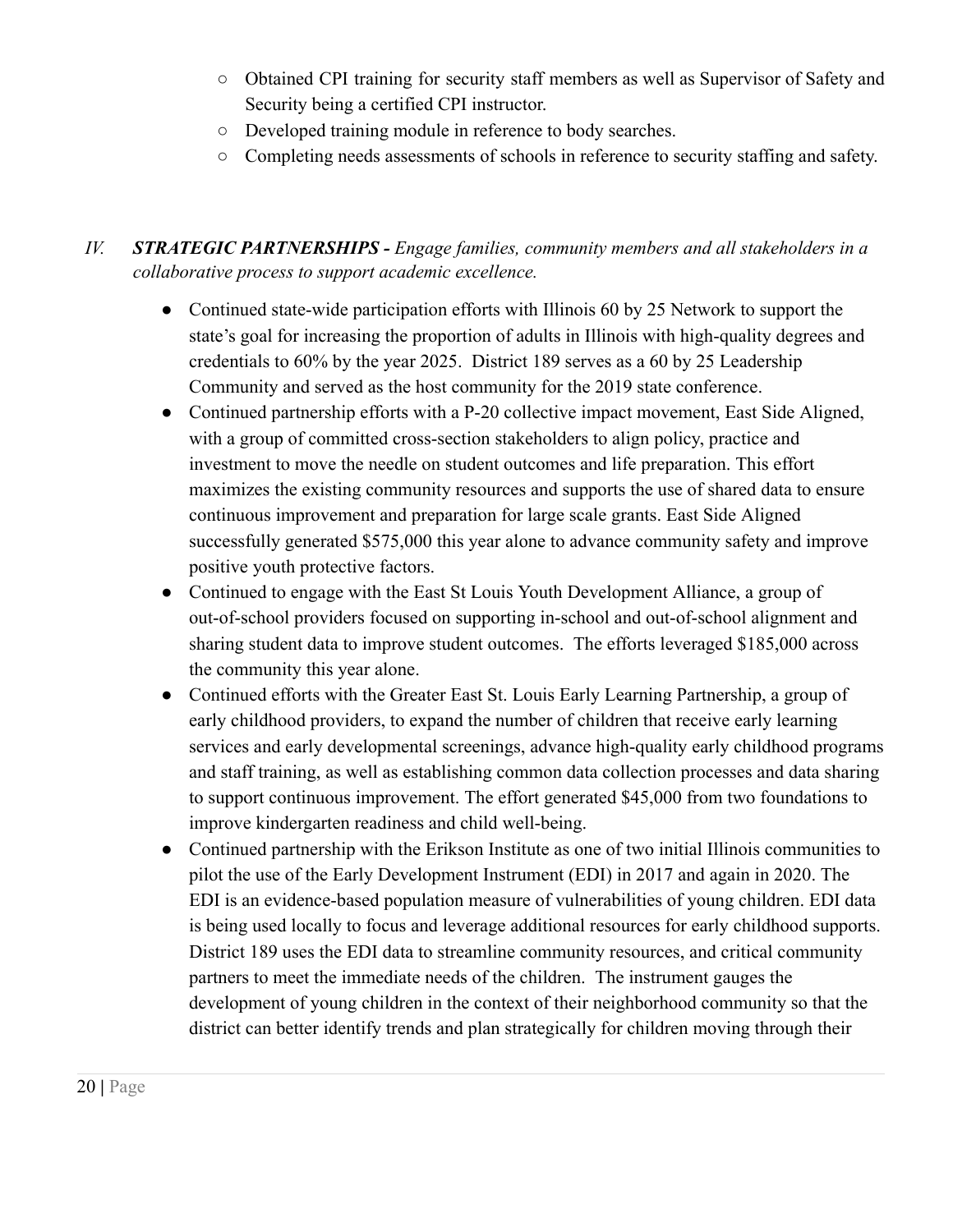elementary school years. District 189's partnership with The Erikson Institute has drawn state and national attention.

- Continued as one of the first ten Illinois communities to explore and pilot competency-based high school graduation requirements at our alternative center.
- Continued partnerships with the Corporation for National and Community Service, Lessie Bates Davis Neighborhood House and Southwestern Illinois College Foster Grandparents that brings the resources of Volunteers In Service to America (VISTA), AmeriCorps and Senior Corps to serve District 189 students in school.
- Launched partnership with Jobs for America's Graduates at alternative school to increase employability skills, leadership skills and preparation for college and career.
- Launched a partnership in 2019 with the Illinois Federation of Teachers, Local 1220 and East Side Aligned to build trauma-informed schools communities. Over 500 district staff, 150 youth development workers and 100 community members were trained in the first year.
- Continued key partnerships for deepening curriculum supports and directly serving students, including Blueprint Schools Network for math interventions; Oasis Tutoring for individual tutoring and mentoring; Jobs for America's Graduates for youth employability skills, Center of Creative Arts for arts co-teaching; Boy Scouts and Girl Scouts for mentoring and group supports; University of Illinois Extension for nutrition education; Better Family Life for sex education; Global Hack and Webster University for coding and tech clubs; University of Illinois at Urbana-Champaign for STEM supports; and Newspaper in Education with St. Louis American for STEM in the news.
- Expanded partnerships with 13 health and mental health organizations who provide school-based, individualized services to students and families. These partnerships provide prevention and intervention services and crisis services as appropriate.
- Expanded partnerships with Hoyleton Youth and Family Services to provide a bilingual case manager to support our school district's Spanish-speaking families during the pandemic and school closure.
- Expanded mental health partnerships with Hoyleton Youth and Family Services, Chestnut Health Systems and Comprehensive Mental Health to provide customized, on-site emotional support services to students. This work is part of our enhanced efforts to provide trauma supports and intense staffing has been activated in the days immediately following tragedies (such as shootings and student deaths). Expanding grief supports through Heartlinks.
- Continued partnerships to advance student health, including East Side Health District and Southern Illinois Healthcare Foundation, Asthma and Allergy Foundation, Eye Thrive, Bright Smiles, and Carla Lewis-Longley, DDS. We are working to expand our collaborative partnership with the SIU We Care Clinic.
- Continued and advanced collaborative partnerships with universities, including: National Louis University for collaborative masters education programming for teacher residents; Southern Illinois University Edwardsville for parent education and career services as well as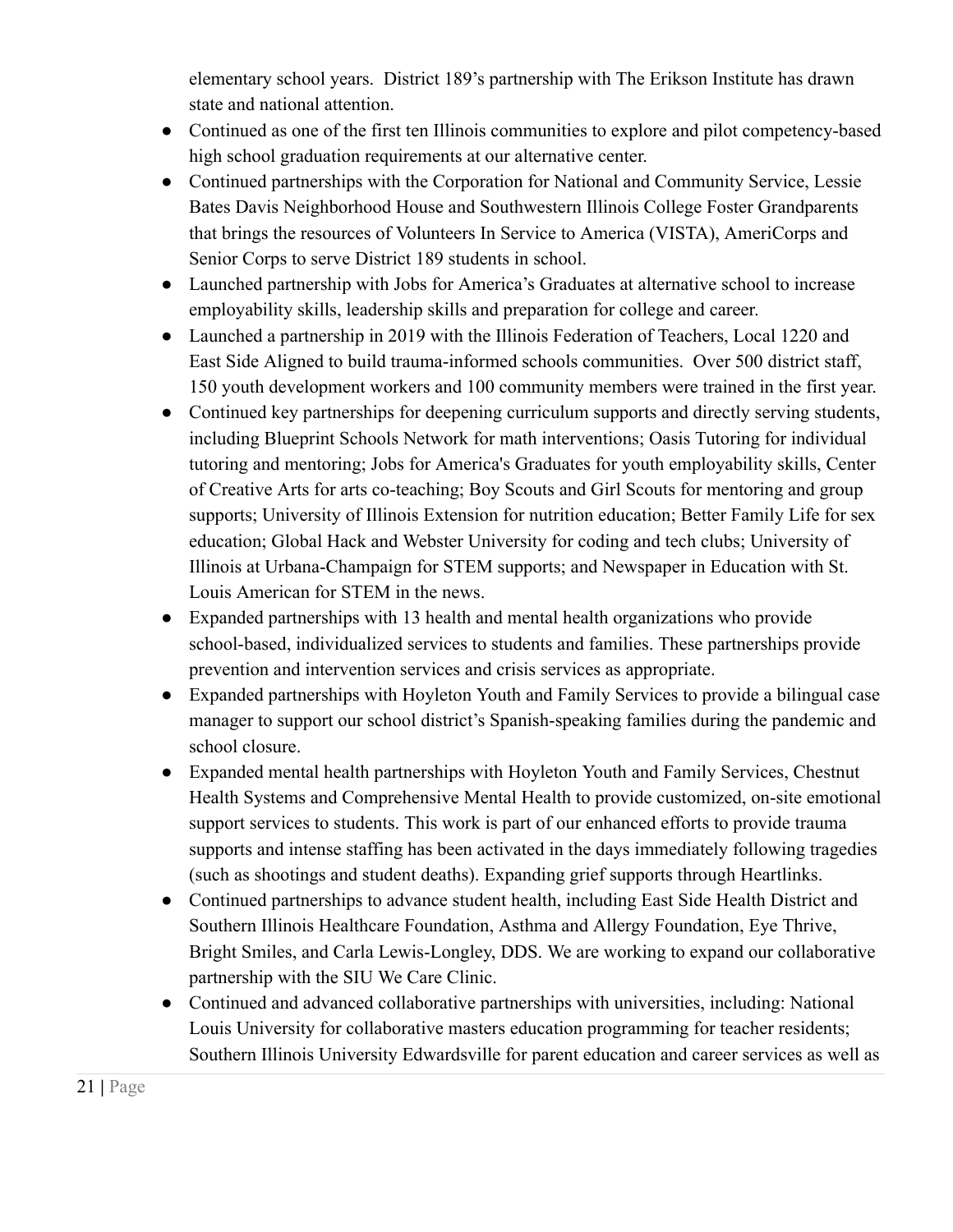Head Start program; Southwestern Illinois College for dual enrollment through Career and Technical Education and Running Start program; Lewis and Clark for student nursing classes; and Missouri Baptist University, Western Governors University, Lindenwood University and Greenville University for student internships, observations and field experiences.

- Served as a site for Masters in Social Work practicum students from the Brown School of Social Work at Washington University. Two practicum students served in FY20 providing approximately 700 hours of service, including providing direct social-emotional supports to students and systems improvement to district and schools.
- Continued partnerships with East St. Louis Police Department, East St. Louis Fire Department, St. Clair County Sheriff's Department, many fraternities and sororities, churches and others who provided speaker's bureau, classroom reading and other direct interactions within our schools.
- Engaged community voice by hosting periodic town-hall-style meetings with the Superintendent and Cabinet and the community. These Key Communicator Network sessions allow parents and community stakeholders to openly discuss concerning matters.
- Engaged student voice by hosting periodic Superintendent's Student Advisory Council meetings with high school and middle school students. These sessions allow students the opportunity to voice concerns and share ideas directly with the Superintendent while increasing student leadership skills.
- Engaged staff voice by hosting periodic Superintendent's Communication Council meetings with staff about issues and concerns of District 189 academics and operations.
- Continued timely communications to community and families through robo phone and email communications, district website, and social media to expand positive news coverage in the region.
- *V. COMMITTED, HIGHLY EFFECTIVE STAFF Recruit, hire, retain, and develop highly effective personnel to achieve academic excellence and support student social-emotional health.* 
	- Trained over 445 educators in Restorative Practices since 2015.
	- Provided Restorative Train the Trainer Model in SY 2019-2020 to 10 educators who are now certified trainers. They continue to train staff members district wide on restorative practices.
	- Provided PBIS training to each PBIS Building Team district-wide, approximately 40 staff members.
	- Delivered Behavior Management Cycle training to 47 staff members.
	- Increased social media presence with Linkedin, Twitter, Facebook and the District website for educator recruitment efforts.
	- Transitioned to virtual interviews, professional development via webinars, and virtual recruitment fairs to enhance recruitment and retention initiatives.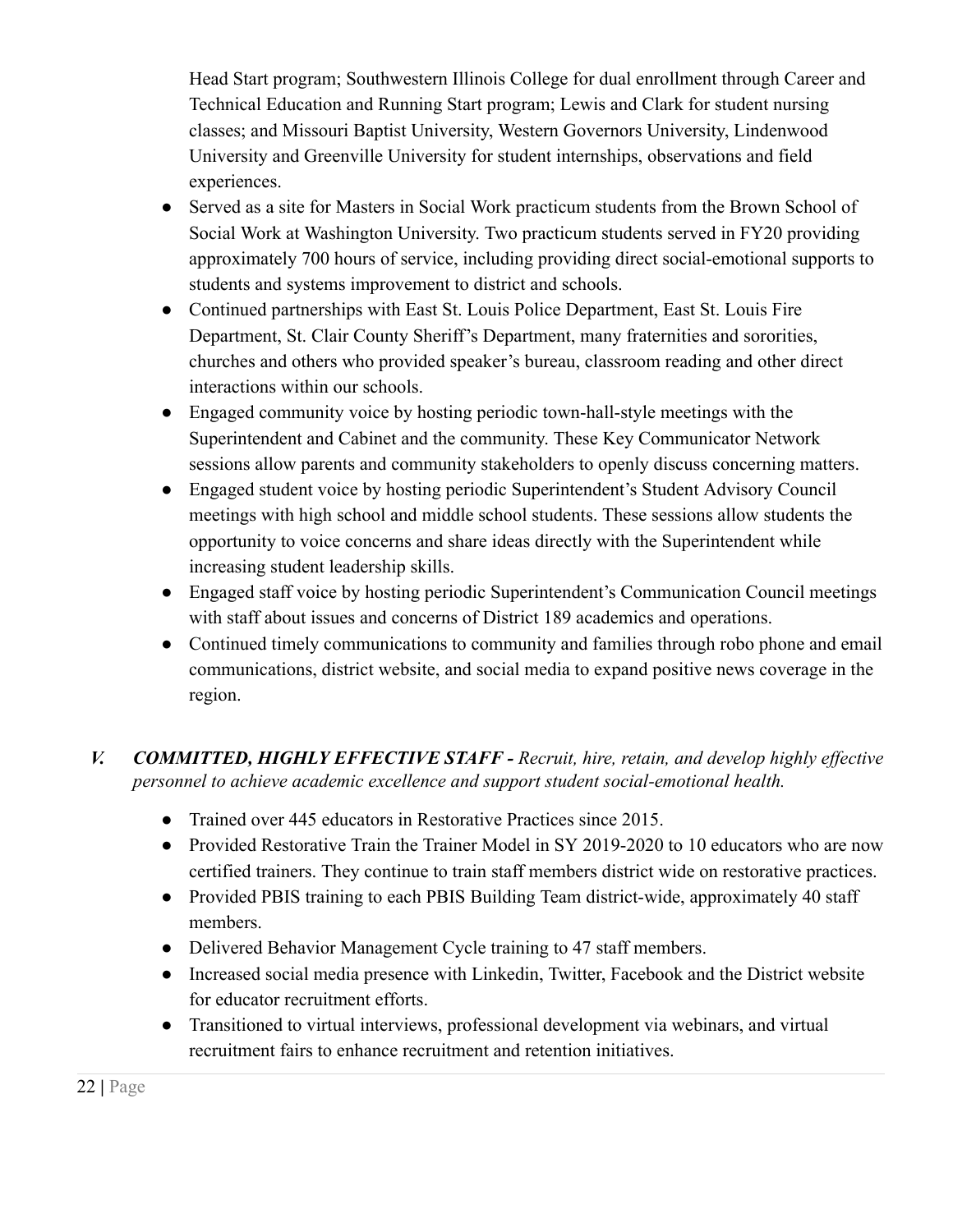- Trained more than 500 educators and youth development professionals on trauma-informed practices within the District 189 footprint and in partnership with East Side Aligned and Teachers' Union in SY 2018-2019.
- Recognized a teacher from Bush Elementary School and the data team from Avant Elementary School through ISBE's Those Who Excel Award of Excellence. The team award was bestowed to the team for supporting school administrators to improve teacher effectiveness and influence substantive student academic achievement.
- Engaged in successful implementation of the Performance Evaluation Reform Act (PERA) compliant certified evaluation process using the TalentED Performance Evaluation Management System. All certified staff members were measured and provided a summative rating with high performance standards.
- Provide annual new hire orientation and professional development training sessions for all certified and non-certified staff members at the beginning of the school year.
- Develop and disseminate annually the evaluation resource manual and evaluation guidebook to certified staff members to ensure fidelity and compliance.
- Recognized certified and non-certified staff members during the East St. Louis School District 189 Convocation. The "Empowering Excellence" awards highlighted the accomplishments of district staff members that went above and beyond the call of duty to serve the students of East St. Louis School District 189.
- Scheduled and provided school-site professional development workshops to ensure the administrators and certified staff members could effectively navigate and complete evaluation tasks included in the TalentED Performance Evaluation Management System.
- Provided job-embedded professional development to support the delivery of classroom instructional learning through technology usage during remote learning.
- Assigned mentors to all 1st and 2nd year certified staff members to provide instructional support, model lessons, and increase our teacher retention rate.
- Supported newly hired staff members by setting up accounts and systems of support (i.e. Skyward, Eschool Solutions, district email), provided assistance to complete background screenings and essential documents, and provided information about health/compensation benefits offered for all new staff members.
- Provided monthly professional development for 1st and 2nd year teachers to increase support and receive feedback to improve our teacher retention.
- Conduct ongoing campus visits to support 1st and 2nd year teachers in areas of need, based on new teacher discussions and survey data.
- Review and update interview process manual to provide administrators information to streamline the approval and on-boarding process for the newly hired certified and non-certified staff members.
- Update District Staffing Plan to identify and prioritize staffing needs.
- Continue and expand partnerships with colleges and universities for recruitment purposes.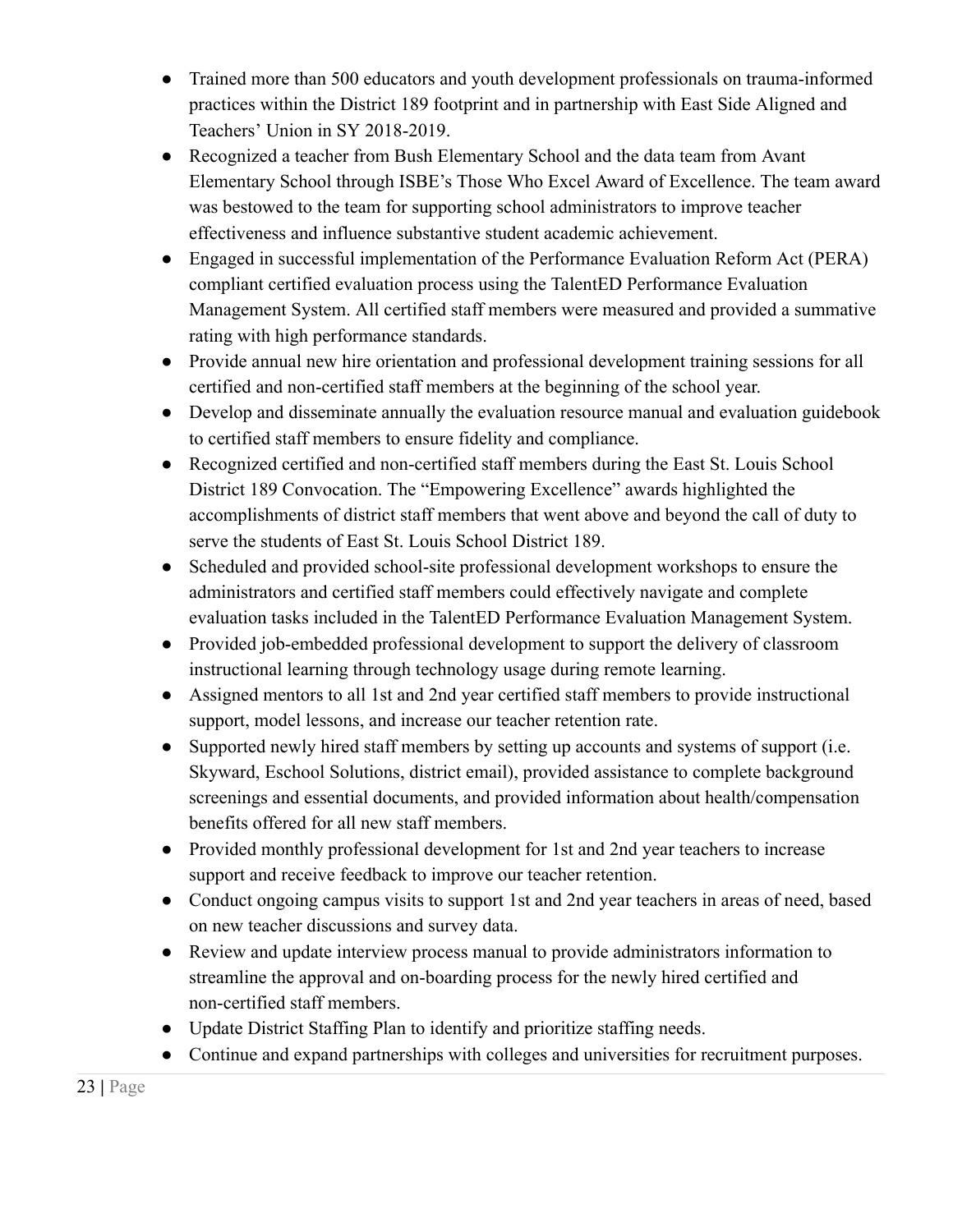- Spearheaded a collaborative effort with East St. Louis Federation of Teachers Local 1220, Local 382, and the Superintendent's Administrative Cabinet to create and distribute a staff member handbook to address the policies, procedures, and guidelines that will be followed by all staff members employed in the district.
- Initiated the New Leaders Program in SY 2018-2019 that identified, screened, and selected 18 current and aspiring future leaders currently employed in the District. Due to the program offerings and professional support provided to the program participants, four leaders were interviewed and recommended to serve in administrative positions for the 2019-2020 school year.
- Hosted a successful spring recruitment fair to employ certified and non-certified staff members to fill vacancies in the district.
- Partnered with the Illinois State Board of Education Exchange Visitor Program to recruit Foreign Language Teachers in SY 2019-2020.
- Assisted administrators in their efforts to hire and retain new staff members, and attended University of Illinois, Southern Illinois University at Carbondale, Illinois State University, Eastern Illinois University, Murray State University and local career fairs.
- $\bullet$  Established a Handshake Account (recruiting platform  $\&$  search tool) for East St. Louis School District to post positions at college campuses.
- Ensured the posting of current teaching positions on 20 university career center sites.
- Completed the registration process for USREAP (United States Regional Education Application Program) and sent an inquiry to MOREAP (Missouri Regional Education Application Program) about the process to post career positions in the State of Missouri. HR will be informed about career/education department events on the campuses as well as forward applicant information.
- Implemented TimeClock Plus in SY 2019-2020 in order to enhance attendance and employee tracking and accurate state reporting for EIS, ACA and IMRF.
- Continued and expanded partnerships with universities and colleges to provide internships, student teacher and field experiences for students currently seeking education degrees and certification.
- Partnered with Blue Cross Blue Shield Healthcare to plan wellness initiatives and Biometric Health Screenings for staff members in East St. Louis School District 189.
- Provided training to new and existing staff members to access and utilize the Eschool Solutions Substitute Management System and the Accutrain Educational Resource Course Training Sessions.
- Continue to participate in ongoing professional development webinars to remain current with the changing practices in Human Resources.
- Successfully fulfilled all requirements of the St.Clair County Regional Office of Education 2019-2020 Compliance Visit.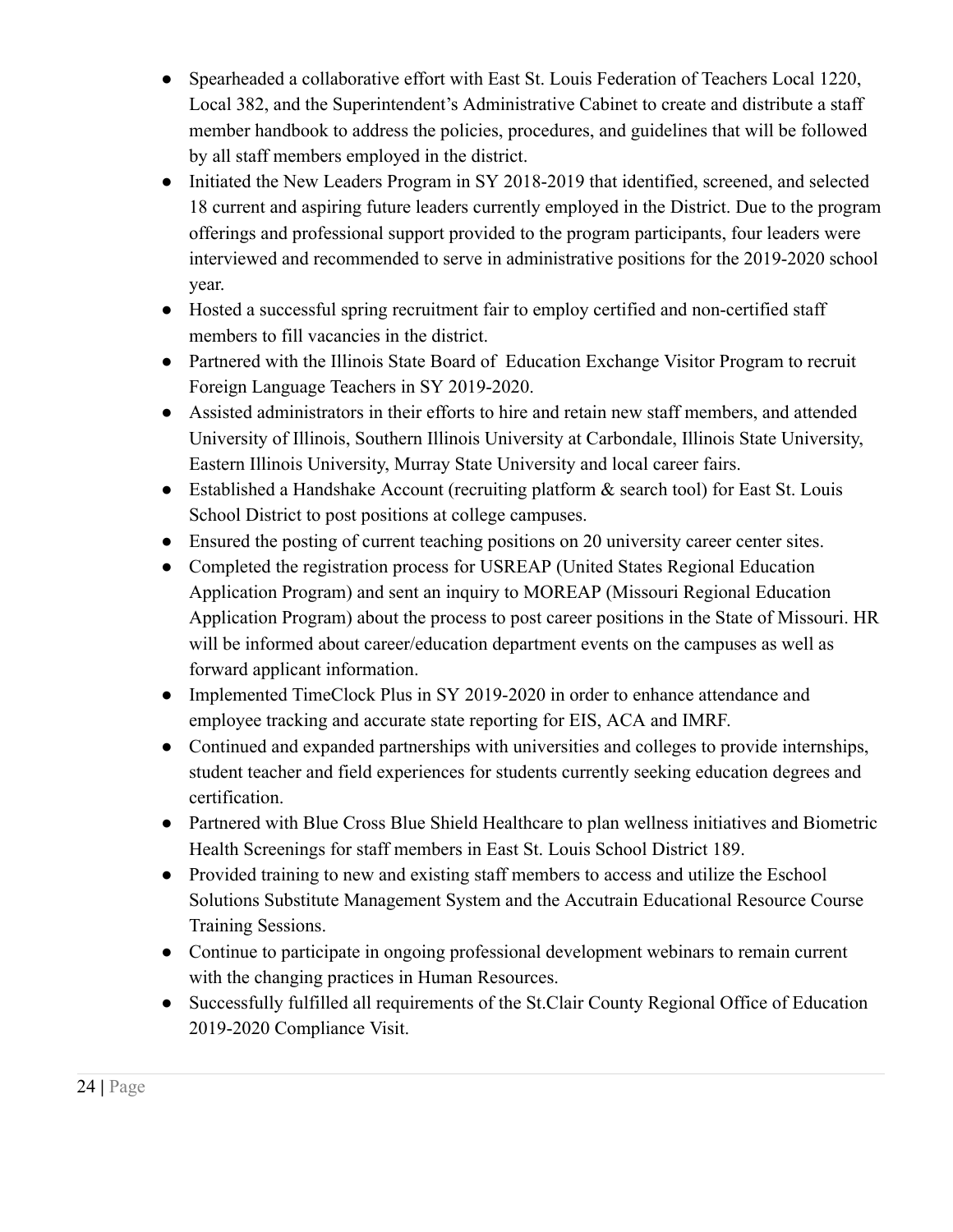#### **● Teacher and School Leader Incentive Grant**

 East St. Louis was one of 14 districts across the nation to receive the FY2017 Teacher and School Leader Incentive (TSL) grant award from the U.S. Department of Education. This grant is currently entering the third full year of implementation, with its third cohort of teacher residents and leaders to be named for the 2020-21 school year. This three-year grant focuses on the following key components:

- 1. Develop and implement an Urban Education Teacher Residency Program.
- 2. Improve and support Leadership Development.
- 3. Expand the Performance-Based Compensation System for teachers and leaders.

Urban Education Teacher Residency Program:

- District 189 has partnered with the Academy of Urban School Leadership (AUSL) and National Louis University (NLU) to launch the Urban Educator Teacher Residency Program. Residents selected to enter the one-year program earn a Master's in Teaching from NLU while receiving an in-depth residency experience, including four full days each week in a District 189 classroom alongside a master teacher. The resident coursework from NLU is tightly integrated with their clinical, classroom experience. SY 2020-2021 will mark the beginning of Cohort #3.
- Cohort #2 included 30% male teachers and expanded to Bush Elementary School.
- Cohort #3 promises to include more male teachers and will be housed at James Avant and Gordon Bush Elementary Schools.
- Teacher residents gain strong content and clinical preparation that increases instructional practice and cultural responsiveness within urban educational settings. Upon successful completion of the residency program and the acquisition of their teacher certification, it is anticipated that the residents will be hired as first year teachers within District 189 and will serve for a minimum of three years. The Urban Educator Teacher Residency Program will be a sustainable teacher recruitment pipeline enabling us to recruit effective teachers to meet local needs.
	- During Cohorts One and Two, nineteen residents met the requirements for graduation as well as the Illinois requirements for certification. The certification process included the rigorous Stanford University developed and Illinois Adopted edTPA performance based certification process. All will have been placed in grades 1 - 5 throughout the district for SY 2020-2021.
		- Ten are in their first year of teaching (Cohort Two).
		- Nine will be returning for their second year teaching with School District 189 (Cohort One).

#### Leadership Development:

In order to cultivate a competent school leader workforce (e.g., district administrators, principals, assistant principals, instructional coaches and teachers aspiring to become school administrators) more capable of working effectively with the economically distressed